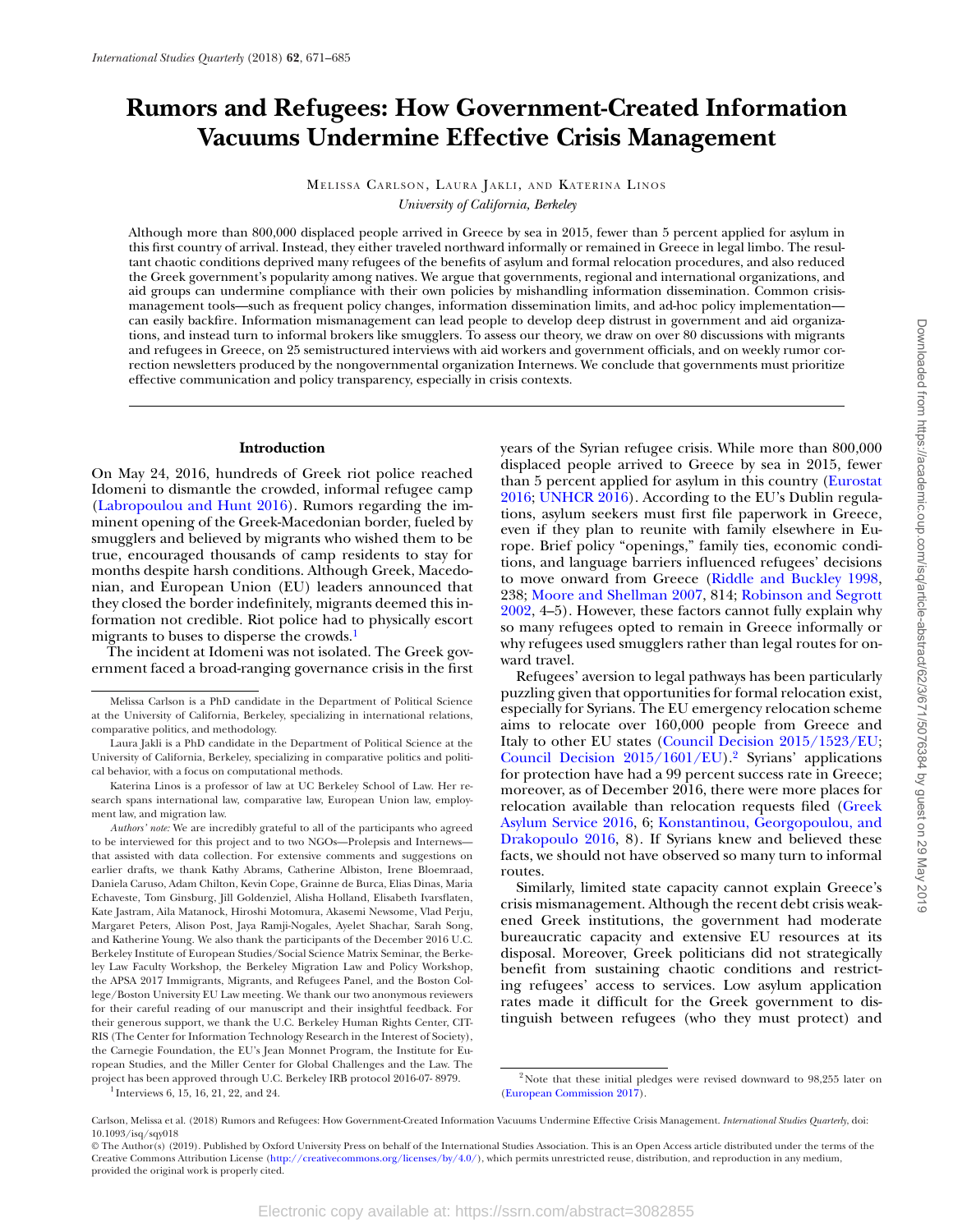undocumented migrants (who they can legally deport). $3$ This in turn slowed the asylum process, stalled the deportation of undocumented migrants, and trapped tens of thousands in legal limbo.

We argue that rumors and misinformation play a critical role in explaining this governance crisis. By pursuing policies that created information vacuums, the Greek government and aid organizations inadvertently allowed rumors to flourish. Although rumors and misinformation have wider reach today than at any other point in history, their effect on policy compliance and governments' enforcement capacity receives limited scholarly attention [\(Berinsky 2017,](#page-12-4) 3; [DiFonzo and Bordia 2007,](#page-12-5) 205–27). Prior scholarship on information management focuses on authoritarian states and on active government efforts to mislead enemies during war. We significantly broaden this literature by identifying a range of government and international organization policies that create information vacuums. Whereas government propaganda aims to spread misinformation, the policies we study can unintentionally create a space for rumors. Informal brokers, such as smugglers, easily exploit this space, encouraging policy noncompliance and undermining crisis management strategies.

Rumors are commonly defined as "claims of fact about people, groups, events, and institutions that have not been shown to be true, but that move from one person to another and hence have credibility not because direct evidence is known to support them, but because other people seem to believe them" [\(Sunstein 2009,](#page-14-1) 6). We follow the literature in defining rumors as propositions that are neither verified nor verifiable, but in wide circulation. While all types of rumors—true and false—can contribute to distrust and instability, we focus on false rumors to demonstrate how they directly lead displaced persons to suboptimal decisionmaking.

In crisis situations, false rumors proliferate and create destructive feedback cycles that encourage noncompliance with a broad range of government policies. Drawing from the regime transition literature, we argue that these feedback cycles can rapidly transform refugees' perceptions of state legitimacy by creating "tipping points" that dramatically shift public opinion [\(Lamberson and Page 2012,](#page-13-6) 3–5; [Watts and Dodds 2007,](#page-14-2) 442–47). Indeed, scholars link the [catalyzing effect of rumors to regime collapse \(Coyne and](#page-12-6) Leeson 2009, 3; [Kuran 1997,](#page-13-7) 256; [Kuran 1998,](#page-13-8) 628) as well as to conflict onset [\(Greenhill and Oppenheim 2017,](#page-13-9) 673; [Horowitz and Varshney 2003,](#page-13-10) 2–5).

Ultimately, successful crisis management—and policy implementation broadly—depends on how governments and relevant stakeholders disseminate information. Our theory of information mismanagement does not directly compete with existing explanations that emphasize strategic enforcement, bureaucratic capacity, and push-pull factors. Instead, we argue that information mismanagement is a critical *mediating* factor that explains how exactly bureaucratic limitations or refugees' preferences produce unanticipated and unfavorable outcomes.

To develop our theory, we draw on 25 semistructured interviews with government employees and aid workers, more than 80 interviews with refugees living in Greek camps and detention centers, and on the nongovernmental organization (NGO) Internews weekly rumor correction newsletters, which are in turn based on thousands of interviews. The Greek case provides multiple leverage points. First, Greece serves as Europe's main entry point for migrants and refugees. Although initially considered a transit country, closed land borders indicate that Greece will host tens of thousands of asylum seekers for the long term, making questions about rumors and policy compliance critical. Moreover, a variety of successive regional policy changes, including the EU-Turkey deal and border closures, provide shifts in existing bureaucratic obstacles, push-pull factors, and other key contextual factors. These variations create opportunities to identify, isolate, and understand the role that policy transparency and rumors play in compliance.

The article proceeds as follows: first, we outline existing explanations, highlighting how strategic logic, capacity limitations, and the existing rumor literatures fail to explain the governance crisis in Greece. Next, we develop our theoretical argument. We then discuss the methods that we use to assess our claims. We describe our findings and continue with a counterfactual section, exploring what would change in a world with more complete information. We conclude with policy implications and consider risks that come with transparency as well.

# **Existing explanations for policy implementation failures**

The literature traditionally attributes policy implementation failures to selective law enforcement and limited state capacity; push-pull factors, it contends, prove particularly influential in the migration context. Scholars who examine the role of governments in rumor propagation focus primarily on active propaganda dissemination. Unlike propaganda efforts, which are often led by authoritarian governments and amplified in times of war, the policies we study are implemented by a broad range of governments in a broad range of circumstances. Below, we briefly explain how our theory builds on and contributes to each of these literatures.

#### *Strategic Law Enforcement*

Strategic law enforcement theories focus on officials' rentseeking and vote-seeking behavior. Politicians may frequently reward friends by providing legal exemptions and punish enemies via targeted penalties [\(Gans-Morse 2012,](#page-12-7) 264–65; [Holland 2016,](#page-13-11) 235; [O'Donnell 1998,](#page-13-12) 117). Strategic enforcement can occur because of significant resource constraints: governments need to assemble police, judges, and bureaucrats in order to enforce the law [\(Holland 2015,](#page-13-13) 359). Often, politicians enforce policies strategically to benefit the rich and well-connected, or to favor co-ethnics of the ruling party. Sometimes, strategic enforcement even allows politicians to benefit less privileged constituencies, such as unlicensed street vendors and undocumented immigrants [\(Holland 2015,](#page-13-13) 357–58).

Scholars have used strategic enforcement theories to explain aspects of Greek public policy, notably widespread tax evasion and illegal construction in exchange for money or votes [\(Skouras and Christodoulakis 2015,](#page-14-3) 537–38). In prior migration waves, Greek governments prioritized co-ethnics due to their potential voting capacity. However, in this

<span id="page-1-0"></span> $3$ International law distinguishes between refugees, who flee persecution and are entitled to protection, and undocumented migrants, who lack these rights. Throughout the article, we use the term refugee loosely to include a variety of displaced persons who might not fit the UNHCR definition, but might qualify for other forms of subsidiary protection under EU or national law, following many scholars who focus on de facto protection needs. For example, while Syrians' protection claims are almost always granted across the EU, they are increasingly given only subsidiary protection. Unlike asylum claims, subsidiary protection claims do not require the applicant to prove individualized persecution. However, subsidiary protection also has fewer benefits in many cases, notably a shorter residency period and more limited family reunification rights.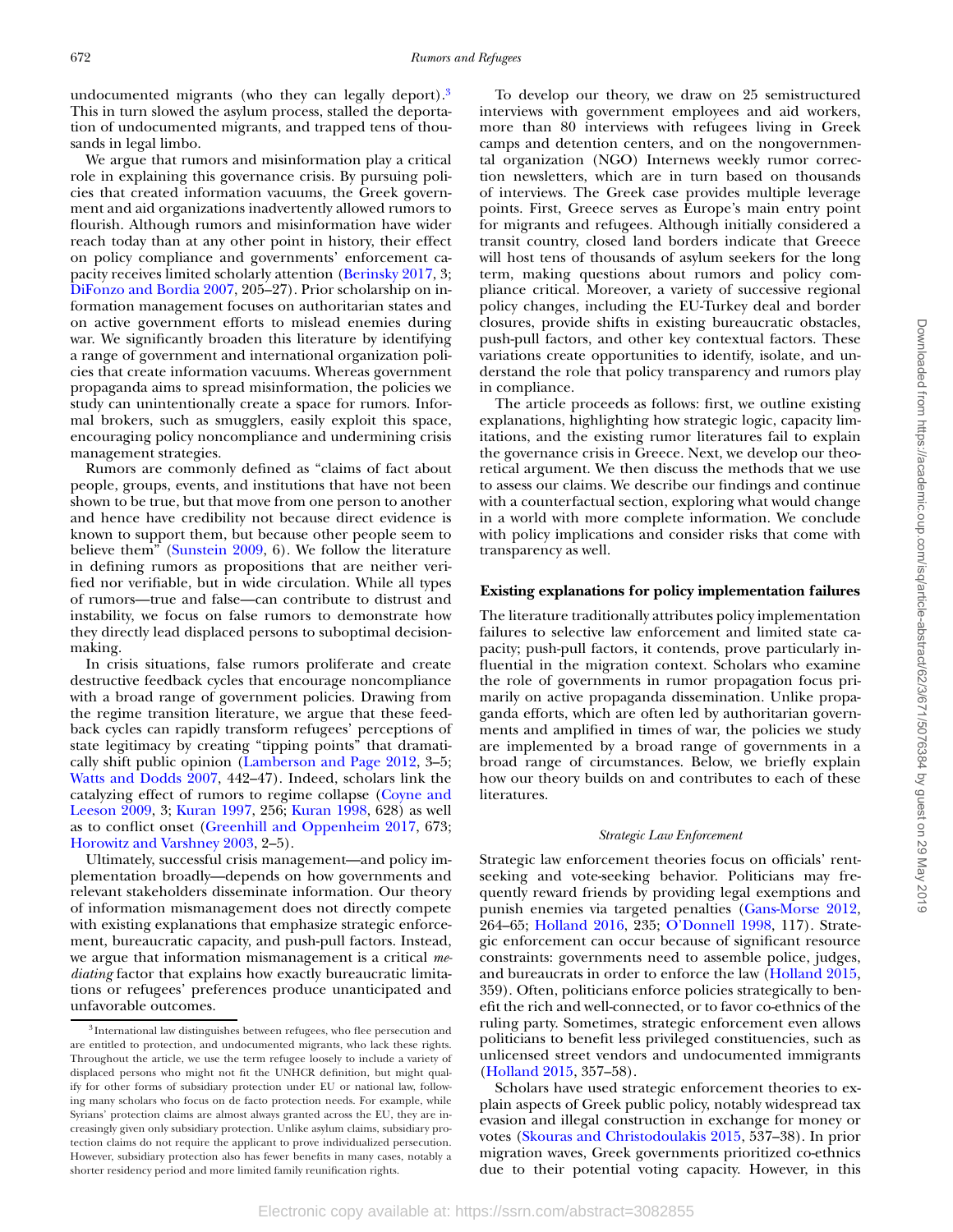crisis, politicians could not gain any votes from Syrians or Afghans, since they lack Greek citizenship. While Greek officials could have, in theory, intentionally created chaotic conditions to deter migration waves or push refugees onward, this would have been costly to the Greek population. Moreover, March 2016 land and border closures substantially curtailed outflows, rendering such a strategy inoperable. Indeed, pollsters have attributed the governing Syriza's party's significant decline in popularity to its mishandling of the refugee crisis (*[Kathimerini](#page-13-14)* 2016).

## *Bureaucratic Capacity*

Low bureaucratic capacity may also explain poor policy enforcement. States with weak institutions and limited resources lack the capacity to control street-level bureaucrats, who often apply policy arbitrarily [\(Saltsman 2014,](#page-13-15) 469; [Hansson, Ghazinour, and Wimelius 2015,](#page-13-16) 103; Post, Agni[hotri, and Hyun 2018, 3\). For example, when weak states](#page-13-17) lack the resources to hire translators, they inadvertently delay refugees' asylum applications, lengthening their stay [while limiting their access to critical services \(Bohmer and](#page-12-8) Shuman 2007, 68; [Burchett and Matheson 2010,](#page-12-9) 86). Bureaucratic obstacles, then, may push refugees to move onward prior to securing legal protection in hope of acquiring it more quickly elsewhere.

Greek officials face numerous bureaucratic obstacles to effective refugee management in the country. Currently, the country faces an economic crisis, and the government has limited administrative experience. Syriza came to power as a protest party in 2015, having won less than 5 percent of the vote prior to the austerity crisis. Indeed, when economic recessions discredit the established political order, new and inexperienced governments must often manage major crises. That said, when a European country with substantial resources at its disposal mishandles a refugee influx and refuses additional guidance and administrative support from the United Nations High Commissioner for Refugees  $(UNHCR),<sup>4</sup>$  the bureaucratic capacity explanation raises more questions than it answers. If capacity issues explained refugee noncompliance, we should not see institutionally weaker and relatively resource-poor governments managing larger refugee crises. Poor Middle Eastern countries like Jordan and Lebanon currently host roughly 656,400 and 1,000,000 Syrian refugees, respectively—over ten times the number in Greece (UNHCR  $2016$ ).<sup>5</sup> While small, contained outbreaks of violence have occurred, both countries have avoided the instability reported in Greece. Notably, shared language and culture bolster the stability of Jordan and Lebanon, whereas Greece has faced serious complications in communication.

In the following sections, we develop a theory to explain how bureaucratic limitations contribute to crisis mismanagement via the politics of information. We suggest that the relationship between bureaucratic capacity and crisis mismanagement is not monotonic: low-capacity states do not necessarily mishandle crises more than high-capacity states. Since moderate-capacity countries tend to place greater faith in their own bureaucratic procedures, low-capacity

states may rely more on international bodies running their crisis operations. In moderate-capacity Greece, this form of self-reliance increased information mismanagement at the height of the refugee crisis.

#### *Push-pull Factors*

Extant literature demonstrates that push-pull factors influence refugees' decisions to move onward and settle in another country [\(Kunz 1988,](#page-13-18) 23). Factors that can "push" refugees to leave a particular host country range from insufficient legal protections, to a lack of basic rights, to restricted or nonexistent public services [\(Betts 2009,](#page-12-10) 55). Targeted violence, arbitrary arrest, and police harassment can also lead refugees to travel to safer host countries [\(Brewer and Yükseker 2006,](#page-12-11) 13). Conversely, factors that "pull" or entice refugees to travel beyond a particular host country include the presence of family members, friends, or co-ethnics in another country, anticipated cultural ac[ceptance, and linguistic knowledge \(Riddle and Buckley](#page-13-1) 1998, 238; [Collyer 2005,](#page-12-12) 713; [Saltsman 2014,](#page-13-15) 462). Similarly, economic conditions and educational prospects, cost of living, and employment opportunities can lead refugees to move onward [\(Lindley and Van Hear 2007;](#page-13-19) [Peters 2015,](#page-13-20) 7–9). Scholars have also identified the geographic position of the destination country as well as policy "openings" that facilitate travel, including porous borders, lax entry controls, and liberal visa regulations, as important pull factors [\(Boyd 1989,](#page-12-13) 646; [Brewer and Yükseker 2006,](#page-12-11) 10).

Refugees' preference for Germany or Sweden as their final destination is unsurprising. However, push-pull factors cannot explain *how* refugees decide to move onward, namely their decision to forego the formal application process (the legal route to northern Europe), and entrust their lives to smugglers. In particular, these factors cannot explain why Syrians, who enjoy streamlined asylum procedures and have opportunities for relocation, opt for informal pathways. Push-pull factors also cannot explain why refugees maintain an informal status in Greece, foregoing access to free services from the Greek government.

Similarly, policy openings may provide temporary legal incentives for onward movement. However, they cannot explain why so many asylum seekers have opted for informal pathways rather than legal routes. Figure [1](#page-3-0) below presents a timeline of European countries' migration policy changes from 2015 to 2017. At the end of August 2015, German Chancellor Merkel announced that Germany would not enforce the Dublin regulation for Syrians already on German soil. Although this prompted some refugees to eschew legal pathways to try to reach Germany, the German government quickly closed this policy opening. Three months later, Germany announced that it would enforce the Dublin regulation for new entrants, and start returning refugees to their country of first arrival. Moreover, only Germany and the Czech Republic suspended the Dublin regulations for Syrians at any point. Other desired destination countries, including Sweden, France, and the United Kingdom, did not. Meanwhile, other countries pursued restrictive policies, such as border closures along the Balkan route $\epsilon$ —drastically increasing the difficulty (and danger) of informal travel [\(Dernbach 2015\)](#page-12-14). If asylum seekers interpreted Germany's brief opening as a permanent guarantee, it reinforces our argument that rumors can undermine policy implementation by encouraging noncompliance.

<span id="page-2-0"></span> $4$ Interviews 8, 9, 12, 13, 14, 18, 19, and 20. Also supported by discussions with aid workers in Piraeus and Scaramangas.

<span id="page-2-1"></span><sup>&</sup>lt;sup>5</sup>Comparative statistics about the institutional strength and economic status of Greece, Jordan, and Lebanon indicate that Greece has relatively stronger institutions and economic situation. According to the World Bank, in 2016, Greece had a GDP per capita of 17,890.6 USD, compared to 4,87.9 USD in Jordan and 8,257.3 USD in Lebanon. The 2015 World Justice Project ranks Greece at #36 in its overall open government index, as compared to #76 for Jordan and #81 for Lebanon.

<span id="page-2-2"></span> $^6$ Macedonia and Hungary, among other Southern and Central European countries, closed their borders and detained asylum seekers in response to the 2015 migrant influx.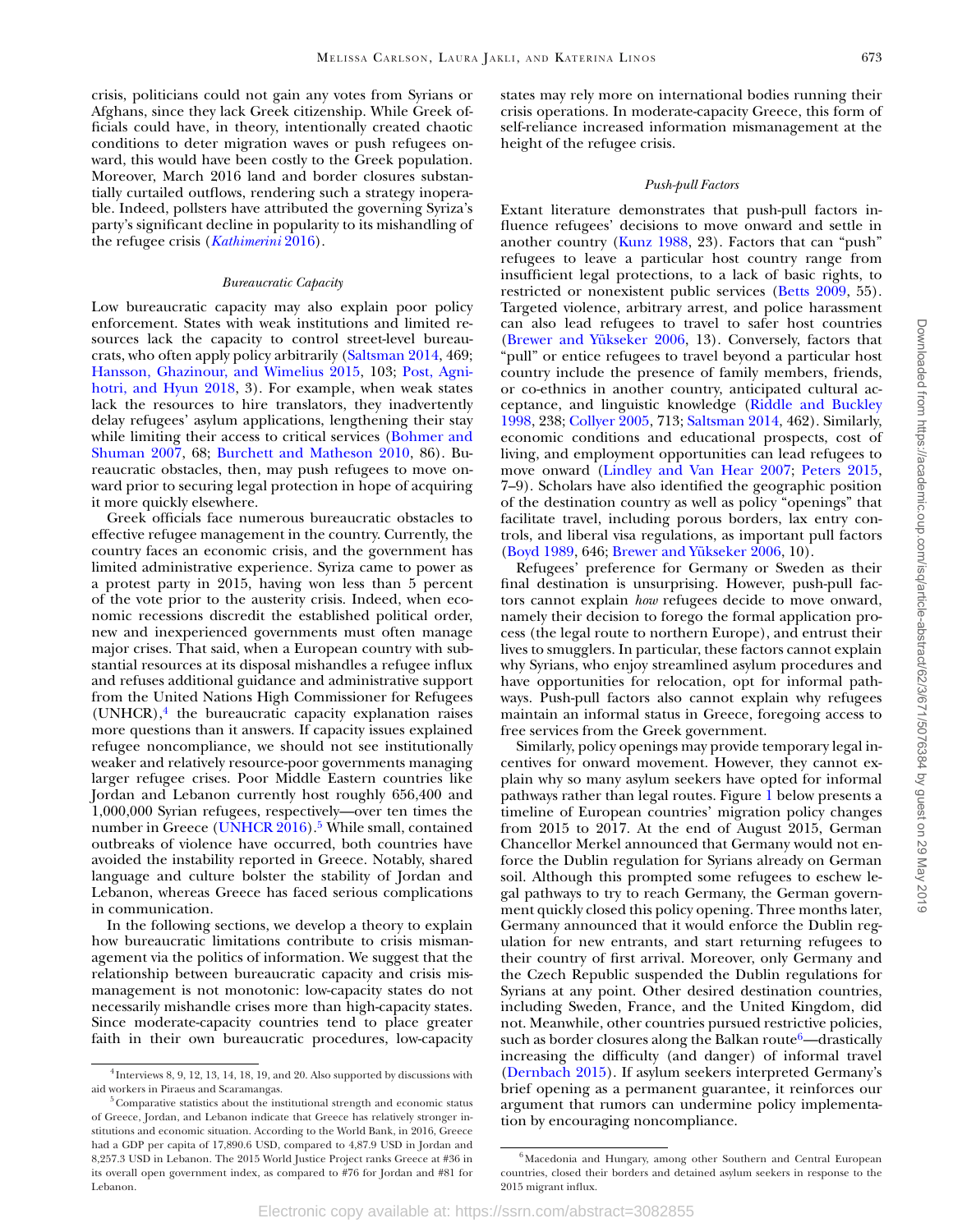<span id="page-3-0"></span>

**Figure 1.** Timeline of the EU migrant crisis

Push-pull factors and bureaucratic obstacles influence refugees' choice of final destination. However, depending on how they develop and communicate policies, governments encourage refugees to engage in behaviors that undermine crisis management efforts. Rumors and misinformation about policy exacerbate the effects of bureaucratic obstacles and push-pull factors, leading refugees to act in ways that undermine host states' asylum policies. We contribute to this literature by demonstrating that information mismanagement can lead refugees to act in counterproductive ways.

#### *Active Rumor Dissemination*

Prior work on information management focuses on how governments actively propagate rumors in wartime and in authoritarian contexts. Extant literature dates at least as far back as WWII, when Allied and Axis powers established propaganda committees and incorporated rumors into formal military strategy to raise civilian morale and strengthen national security [\(Nasi and Sweatland 2015,](#page-13-21) 31). During the Cold War and post-Cold War era, this cycle of securitybased propaganda flourished. For example, the FBI's counterintelligence program solicited journalists to produce fake news discrediting communists [\(Jeffreys-Jones 2007,](#page-13-22) 149– 74). Currently, the Russian government sows rumors against domestic opposition and the United States through the St. Petersburg Internet Research Agency and other related firms. Using more subtle types of rumor propagation, the Chinese Communist Party intentionally creates uncertainty in the country by enforcing incoherent and inconsistent censorship policy using a decentralized bureaucracy (Stern [and Hassid 2012, 1236\). Countries that face domestic terror](#page-14-4)ist threats also frequently propagate rumors (Bernardi et al. [2012, 10\). While the Internet age has amplified the spread](#page-12-15) of false information, governments have propagated rumors as a long-standing security practice [\(Berinsky 2017,](#page-12-4) 3).

Our theory differs from existing work in three distinct ways. First*, intent* sharply differentiates government propaganda from government-created information vacuums; while the policies we study unintentionally create misinformation and chaos as second-order effects, propaganda policies actively aim to generate disorder and confusion. Second, we focus on different *methods*: while government propaganda utilizes false messaging, we emphasize that frequent policy changes, information restrictions, and arbitrary implementation can inadvertently create information vacuums. Third, we broaden the *scope* of inquiry from authoritarian governments and wartime conditions to democratic governments in a broad range of circumstances. We contend that rumors can proliferate even without tools in place to intentionally promote them. Governments' incompetence, inexperience, or inattention to information dissemination can shape refugees' perceptions and behaviors as substantially as malicious misinformation and censorship.

# **Theory**

We argue that governments do not need to actively deceive to produce governance crises or impede policy implementation. Even when governments pursue policies aimed at stabilizing crises, these choices can backfire, producing an information vacuum and an environment rife with mistrust. In the case of refugee influxes, when governments fail to provide accurate, consistent, and timely information, they exacerbate refugee communities' reliance on rumors and create negative feedback cycles that substantially weaken compliance.

### *How Governments Fuel Rumors, Often Unintentionally*

Xenophobic governments may intentionally spread misinformation about migrants and refugees to win votes and deter refugee flows [\(Ivarsflaten 2005,](#page-13-23) 21). For example, Hungary's ruling right-wing Fidesz party set up a referendum on the EU's resettlement scheme, using xenophobic material that implicated migrants in recent terrorist attacks and in sexual harassment [\(Thorpe 2016\)](#page-14-5). Both far-right and mainstream European leaders often call refugees "migrants" and suggest that they migrate to steal locals' jobs and abuse welfare benefits rather than seek protection, blurring the distinctions between these categories. Just as governments at war develop the "friend/foe" binary, xenophobic governments sharpen in-group and out-group distinctions in their political narratives[.7](#page-3-1)

We argue that well-intentioned governments fuel rumors through three common practices: frequent policy shifts, restricted information dissemination, and inconsistent policy implementation. In these cases, government policies have unanticipated second-order effects that exacerbate the spread of misinformation. We observe this phenomenon in Greece, where the ruling far-left Syriza party has employed refugee-friendly language, even though it places them at

<span id="page-3-1"></span> $7$ We thank our anonymous reviewers for the materials in this paragraph.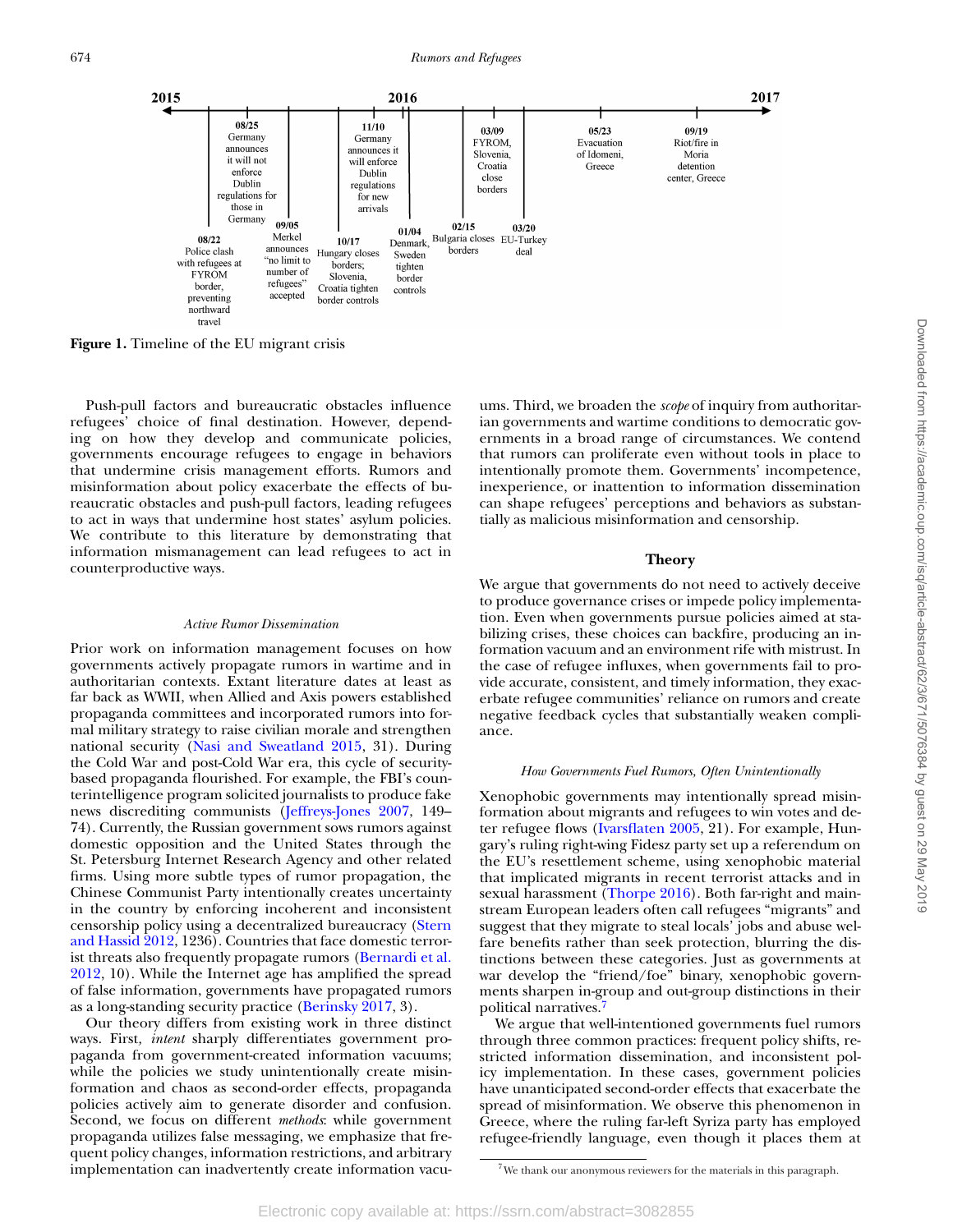odds with more xenophobic public opinion [\(Linos 2003,](#page-13-24) 320–22). The Syriza Party's current position manifesto calls on progressive forces to resist racism and respect refugees' fundamental rights [\(Syriza 2016\)](#page-14-6). The Greek electorate finds Syriza's refugee policy deeply unpopular—only 20 percent support the government in this area (*[Kathimerini](#page-13-14)* 2016). While Syriza is progressive in ideology, it did not accommodate refugee hardships in practice, as subsequent sections clarify[.8](#page-4-0)

Crisis environments sharpen the need for effective communication, because misinformation spreads most easily in these high-anxiety environments. At the same time, crises place extensive demands on governments, so effective communication can easily become an afterthought. We argue that, due to this inattention, many common responses to crises fuel rumors.

First, governments responding to crises often change policies rapidly to manage on-the-ground developments. The humanitarian community normally lauds rapid crisis response as a hallmark of effective disaster management, especially when a government recognizes a policy's ineffectiveness and recalibrates [\(Rosenthal and Kouzmin 1997,](#page-13-25) 299–300). However, rapid policy shifts can impede communication flows and reduce individuals' trust in official information. Second, governments sometimes actively restrict information about their policies to control refugee movement and ensure national security. For example, the Greek government and UNHCR restrict information about how long asylum procedures take to deter refugees from leaving the country through smugglers. The Greek government's Asylum Center, the body charged with processing asylum claims, also actively limits such information, as does its EU counterpart—the European Asylum Support Office (EASO). While in theory these forms of information management expand government control, they also push asylum seekers to seek information from smugglers and rely on rumors to make decisions. Third, government officials, particularly street-level bureaucrats, may decide to enforce rules that deviate from official policies out of selfinterest or because the policy appears ineffective (Maynard-[Moody and Musheno 2000, 329\). Governments may have](#page-13-26) good reasons to pursue informal policies, particularly because they often have short-term advantages. However, as the crisis extends to the medium term, informal deviations from official policy increase perceptions of arbitrariness and discrimination.

# *From Uncertainty to Noncompliance and Ethnic Tensions*

While rumors spread in many communities across diverse contexts, refugee crises offer particularly fertile ground for misinformation. Refugees, fleeing government persecution in their home countries, often start with low levels of trust in government institutions, and sometimes assume ulterior motives behind the international community's actions [\(Pearlman 2016,](#page-13-27) 25; [Sperl 2002,](#page-14-7) 150; Carlson, Jakli, [and Linos 2018, 13\). Low trust may also extend to NGOs](#page-12-16) and IGOs due to their close cooperation with governments. For example, refugees in Piraeus and Scaramangas reported low trust in UNHCR because its workers would not provide information about the asylum process. Generally, refugees grouped government and UNHCR actions together.<sup>9</sup>

Moreover, the high-anxiety context of migration, especially migration triggered by persecution, renders refugees vulnerable to information processing errors. Individuals that face anxiety and threats will likely engage in motivated reasoning and believe information that supports their desires rather than fact [\(Jost et al. 2003,](#page-13-28) 340–41). In experiments, highly anxious individuals repeat rumors more "eagerly" than less anxious ones [\(Oh, Kwon, and Rao 2010,](#page-13-29) 231). In this high-anxiety, low-information, and low-trust environment, displaced persons actively seek out additional information from unofficial sources and sources they trust to inform their decisions, including family, friends, [Facebook groups, and, critically, smugglers \(Allport and](#page-12-17) Postman 1947; [De Feyter 2015,](#page-12-18) 150). The ethnic politics literature indicates that migrants place greater trust in co-ethnics [\(Chandra 2007,](#page-12-19) 36; [Habyarimana et al. 2007,](#page-13-30) 709).

Migrants' trust in smugglers stems in part from smugglers' willingness to provide information when needed, their shared linguistic and ethnic backgrounds with clients, and shared migration journeys. Although smugglers may sometimes provide accurate information, they often provide false or biased information because they have the incentive to influence asylum seekers to use their services to leave the country. Using social media sites, text messages, and phone calls, $10$  asylum seekers can more easily and consistently access smugglers than government officials and aid workers. Ease of consistent access leads many asylum seekers to perceive smugglers as a more reliable information source. Smugglers also customize their services to provide refugees flexibility in ways that governments cannot. For example, while refugees applying for relocation cannot choose their destination country, smugglers guarantee that they will travel with refugees until they reach their desired destination.<sup>11</sup> Poorly designed official communication policies create the space for informal brokers to offer alternative narratives. Migrants act on these narratives in case they are true. Through these feedback cycles, false rumors encourage noncompliance and may even spark widespread violence. Figure [2](#page-5-0) visualizes the relationship between government policies, uncertainty, and noncompliance.

Asylum seekers' engagement with misinformation encourages a wide range of noncompliant behaviors. First, marginalized individuals use rumors to determine whether [they should access certain government services \(DeClerque](#page-12-20) et al. 1986, 83; [Freedman 1991;](#page-12-21) [Rosnow 1991,](#page-13-31) 484). Migrants also use rumors to anticipate host state actions, leading them to either avoid or circumvent the state (Ordóñez [2015\). Additionally, rumors help establish and perpetuate](#page-13-32) informal economic practices and moral hierarchies among migrants [\(Harney 2013,](#page-13-33) 227).

Rumors also influence interactions between migrant groups of different ethnicities. When migrants possess little information about other ethnic groups, they are more likely to circulate negative stereotypes [\(Gardner 2012,](#page-12-22) 25– 26). Moreover, we find that nontransparent and inconsistent policy implementation blurs the distinction between corruption and order and can lead all groups, even advantaged ones, to perceive disadvantage [\(Young 2016,](#page-14-8) 68). This is in line with decades of behavioral research; researchers have quickly generated in-group and out-group conflict in laboratory experiments by assigning subjects to arbitrarily defined

Downloaded from https://academic.oup.com/isq/article-abstract/62/3/671/5076384 by guest on 29 May 2019

Downloaded from https://academic.oup.com/isq/article-abstract/62/3/671/5076384 by guest on 29 May 2019

<span id="page-4-0"></span><sup>&</sup>lt;sup>8</sup>We are particularly grateful to an anonymous reviewer for these points.

<span id="page-4-1"></span><sup>&</sup>lt;sup>9</sup>Discussions with refugees in Piraeus and Scaramangas.

<span id="page-4-3"></span><span id="page-4-2"></span><sup>&</sup>lt;sup>10</sup> Interviews 9 and 20.

 $11$  Interview 9; discussions with aid workers and refugees in Piraeus and Scaramangas.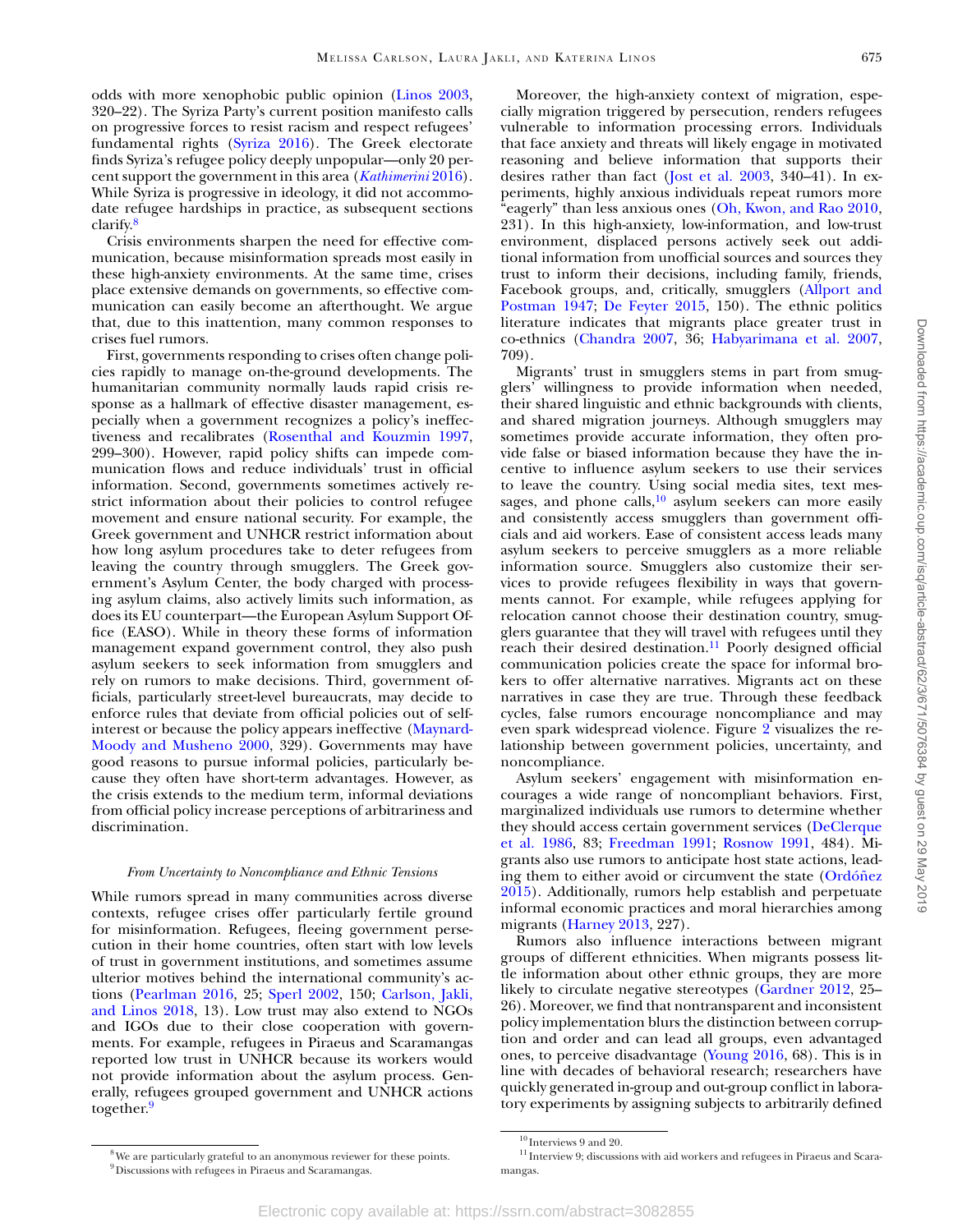<span id="page-5-0"></span>

**Figure 2.** Origins and effects of rumors on migrant behavior

teams [\(Rabbie and Horwitz 1969,](#page-13-34) 269; Turner, Brown, and [Tajfel 1979, 187\). In the same way, governments can spark](#page-14-9) novel, violent conflicts between ethnic groups with limited previous contact, including those we see between Syrians and Afghans.

# **Methodology**

Identifying rumors and their effects on compliance poses significant methodological challenges. Rumors often concern sensitive information that government officials, aid organizations, and migrants themselves wish to mask. Additionally, asylum seekers frequently move between host communities seeking work or safe living conditions, making them hard to reach.

To overcome these challenges, we designed a qualitative research program that combines ethnographic and interview-based research with data collected by aid organizations that track rumors within Greek refugee communities. Below, we describe the advantages and limitations of our research methodology and briefly discuss the application to Greece.

#### *Case Selection*

We focus on Greece because, as the first transit point to Europe for hundreds of thousands asylum seekers, it plays a central role in the regional refugee crisis. While focusing on a single country limits generalizability, the significant variation over time, space, and refugee nationality within Greece allows us to better understand how rumors develop and spread [\(Linos and Carlson 2017,](#page-13-35) 220–31; [Linos 2015,](#page-13-36) 477–80).

**Table 1.** Number of interviews

<span id="page-5-1"></span>

| In-depth, semistructured interviews                 |    |
|-----------------------------------------------------|----|
| Greek government officials and aid workers          | 25 |
| Participant observation (individuals we spoke with) |    |
| Refugees in Scaramangas Camp                        | 60 |
| Aid workers in Scaramangas Camp                     | 42 |
| Refugees in Piraeus Port                            | 15 |
| Aid workers in Piraeus Port                         | 20 |
| Refugees in Moria Detention Center                  | 8  |
| Aid workers in Moria Detention Center               | 1  |

#### *Semistructured Interviews and Participant Observation*

During the summer of 2016, we conducted 25 semistructured interviews with government employees in health and asylum agencies and aid workers that ranged from field officers to heads of mission. Additionally, we observed and interviewed eighty refugees in their camp surroundings for six days in Piraeus, an informal camp; seven days in Scaramangas, a formal camp; and two days in Moria, a detention center on Lesvos. Although we used snowball sampling, we addressed this technique's limitations by having multiple "seeds," or starting points, from disconnected networks. Due to language constraints, we spoke with Arabicspeaking asylum seekers, including Syrians, Iraqis, and Kurds. We collected information on Afghan and Pakistani migrants through interactions with refugees and aid workers and through the Internews database, described below. Table [1](#page-5-1) summarizes this work; Appendix A provides more detail.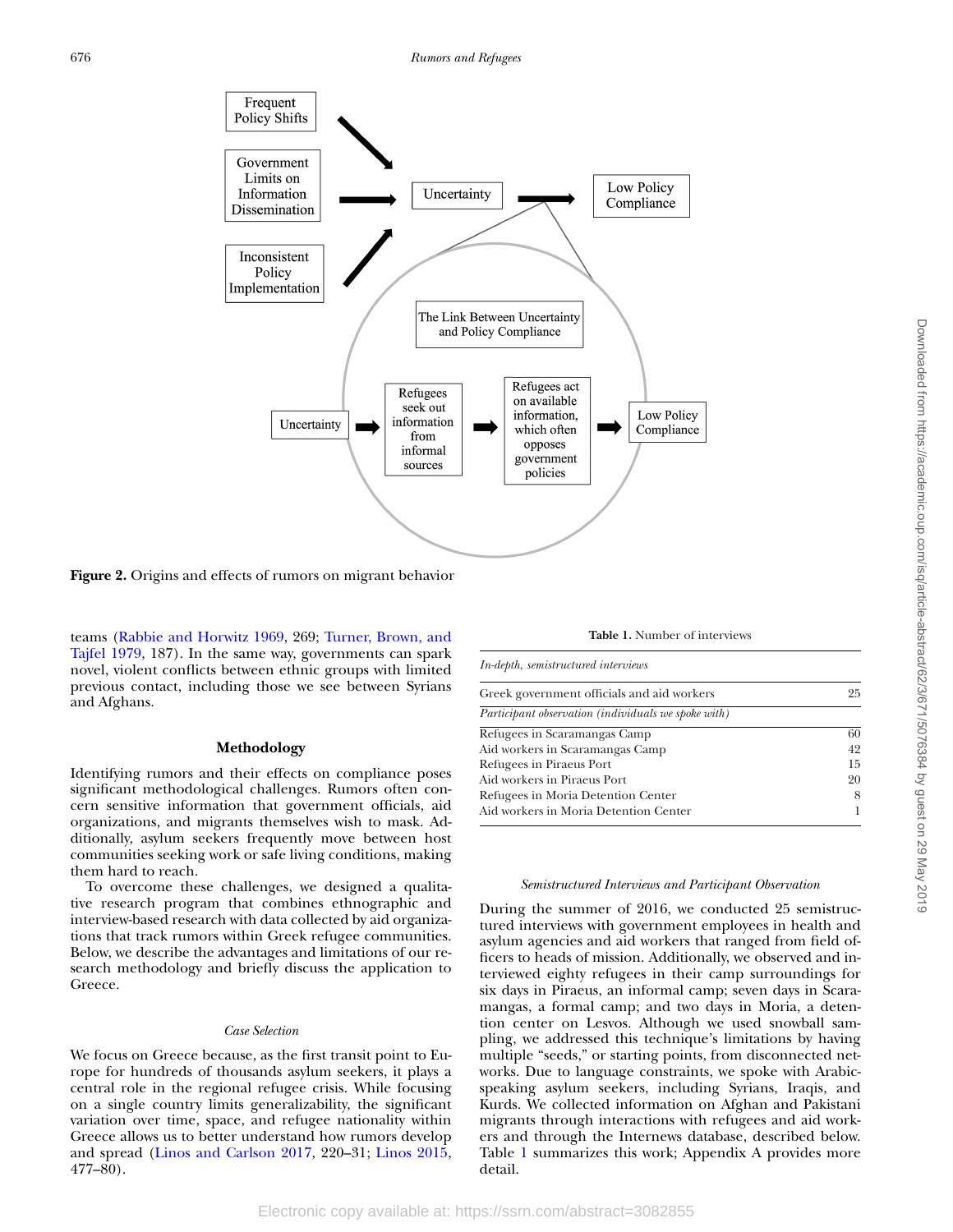## *Internews' Rumor Trackers*

Due to the prevalence of misinformation during the refugee crisis, NGOs tried to facilitate information access. One prominent NGO, Internews, sends refugee liaison officers to formal camps, detention centers, and informal settlements to collect rumors and ask refugees about their experiences. In 2015, Internews established a website called *News that Moves* to aggregate the highest frequency rumors and produce weekly newsletters to debunk them. In the findings section, we draw primarily on rumors from the weekly newsletters, ensuring that we select common rumors. We also draw on Internews' full rumor database, which mentions refugees' ethnicities, to analyze inter-ethnic tensions. Their database contains 7,000 rumors collected across 16 formal and informal Greek camps from 2015 to 2017. This comprehensive dataset captures refugee perceptions of major events, particularly local, national, and regional policy changes. Even though Internews' rumor examples suffer from diverse types of selection bias, their data collection effort represents a significant addition to the rumor literature, which often relies on a scholar's rumor collection from a single site or within a more limited time frame.

#### **Findings**

Governments facing crises often design policies that address short-term problems, thinking they can quickly revise policies in response to changing conditions on the ground. Below, we focus on common actions that governments take: frequently changing policies, restricting information, and implementing informal deviations from stated policy. We provide examples of the Greek government implementing each type of policy, and explain government and aid organization logic in adopting these policies. We also document unfortunate policy side effects and show how these policies sparked rumors, decreased compliance, and fomented ethnic tensions, ultimately weakening the Greek government's crisis management capacity.

Before outlining these policies, we briefly introduce official EU asylum procedures. The Common European Asylum System typically requires refugees to apply for asylum in their country of first arrival, regardless of whether they intend to relocate. The country of first arrival assesses asylum claims; those denied asylum can appeal, but otherwise face deportation.

# *Government Policies: Rapid Policy Shifts, Information Restriction, and Arbitrary Implementation*

In this section, we detail three mechanisms the Greek government employed to manage the refugee crisis: fastchanging policies, information restrictions, and ad-hoc policy adjustments. We highlight that the Greek government did not intend to spread rumors among refugees. Rather, their efforts had second-order effects, unintentionally facilitating the spread of rumors and causing widespread instability and noncompliance.

First, the Greek government changed asylum policies rapidly, attempting to remove bottlenecks that obstructed asylum seekers from initiating their applications. These policy changes had unanticipated consequences: they contributed to the spread of rumors by confusing asylum seekers and eroding their trust in the government. Between March and July 2016 the government implemented four major shifts in the asylum process. Prior to the Greek-Macedonian border closure in March 2016, the government focused on facilitating refugees' onward movement to

Europe. Police stations on the Greek islands recorded asylum-seekers' basic information and provided them a registration paper, referred to as a *kharti*, allowing them limited residency and service access.<sup>12</sup>

After the border closed, the *kharti* became a significant obstacle for asylum seekers, particularly Afghans, whose month-long legal residency passed quickly. Greek officials were more likely to detain individuals with expired *khartia* and exclude them from living in formal refugee camps.<sup>13</sup> The Asylum Center had no clear policy regarding whether asylum seekers with expired *khartia* could apply for asylum,<sup>14</sup> creating cases where Greek officials arrested and deported expired *khartia* holders who attempted to apply for asylum.<sup>15</sup>

Recognizing the *kharti*'s limitations, the Greek government established a preregistration process in which individuals called the Asylum Center via Skype to initiate their application[.16](#page-6-4) This change, however, created new obstacles. First, calling required Internet access, which the Greek government provided inconsistently across formal camps. Second, since the Asylum Center operated the hotline only several hours per week, thousands called simultaneously, creating a massive bottleneck[.17](#page-6-5) Lastly, Asylum Center officials lacked guidance for conducting the interviews, because no legal provision outlined Skype as a registration tool,<sup>18</sup> allowing officials to arbitrarily decide who qualified and prioritize high-publicity cases.<sup>19</sup>

To remove these obstacles and gain a clearer picture of the volume and location of refugees in the country, in June 2016 the Greek government rolled out an in-person preregistration process, sending mobile registration units directly to formal camps.<sup>20</sup> This new policy, however, created additional obstacles. A mobile unit would give refugees the date of their preregistration appointment written on a wristband, confusing refugees between this date and the date of their asylum interview.<sup>21</sup> Language obstacles, such as Greek officials writing the appointment time in English, exacerbated confusion for non-English speakers. After preregistration, the Asylum Center provided refugees with SIM cards, planning to text them the date of their first asylum appointment. This created difficulties for refugees without phones and those who obtained new SIM cards monthly.<sup>22</sup>

Following a mass gathering of asylum seekers during preregistration at Scaramangas camp in July 2016, the Asylum Center suspended in-person preregistration due to security concerns[.23](#page-6-11) In total, this process preregistered 20,100 of the near 66,400 asylum seekers recorded in Greece before the [government shut it down \(Hellenic Republic Ministry of In](#page-13-37)terior and UNHCR 2016). The Asylum Center reopened the Skype hotline in August 2016. By this last policy change, refugees' confidence in the system had collapsed, creating an environment ripe for rumors. Figure [3](#page-7-0) below outlines the cycle of policy changes.

<span id="page-6-0"></span> $^{12}\mathrm{The}$  Greek government did not systematically store this information, motivating the pre-registration exercise. Discussions with aid workers in Piraeus and Scaramangas and interviews 3, 4, 7, 9, and 19.

<span id="page-6-11"></span> $^{23}$ Discussions with volunteers in Scaramangas

<span id="page-6-1"></span><sup>&</sup>lt;sup>13</sup> Interviews 9, 16, 20, 23, and 24.

<span id="page-6-2"></span> $14$  Interviews 6, 20, and 23.

<span id="page-6-4"></span><span id="page-6-3"></span> $^{15}\!$  Interviews 6, 16, 21, and 22.

 $^{16}\mathrm{All}$  aid workers we spoke with believed that limited staff rendered the Skype registration process ineffective.

<span id="page-6-5"></span><sup>17</sup> Interviews 3, 4, 16, 18, 21, 22, and 23.

<span id="page-6-6"></span> $^{18}\!$  Interview 20.

<span id="page-6-7"></span> $19$  Interviews 20 and 23.

<span id="page-6-8"></span> $\rm{^{20}Ibid.}$ 

<span id="page-6-10"></span><span id="page-6-9"></span> $^\mathrm{21}$  Discussions with aid workers and volunteers at Scaramangas.

<sup>&</sup>lt;sup>22</sup> Discussions with refugees in Scaramangas; over 30 refugees stated that they change their SIM card each month to maintain data access.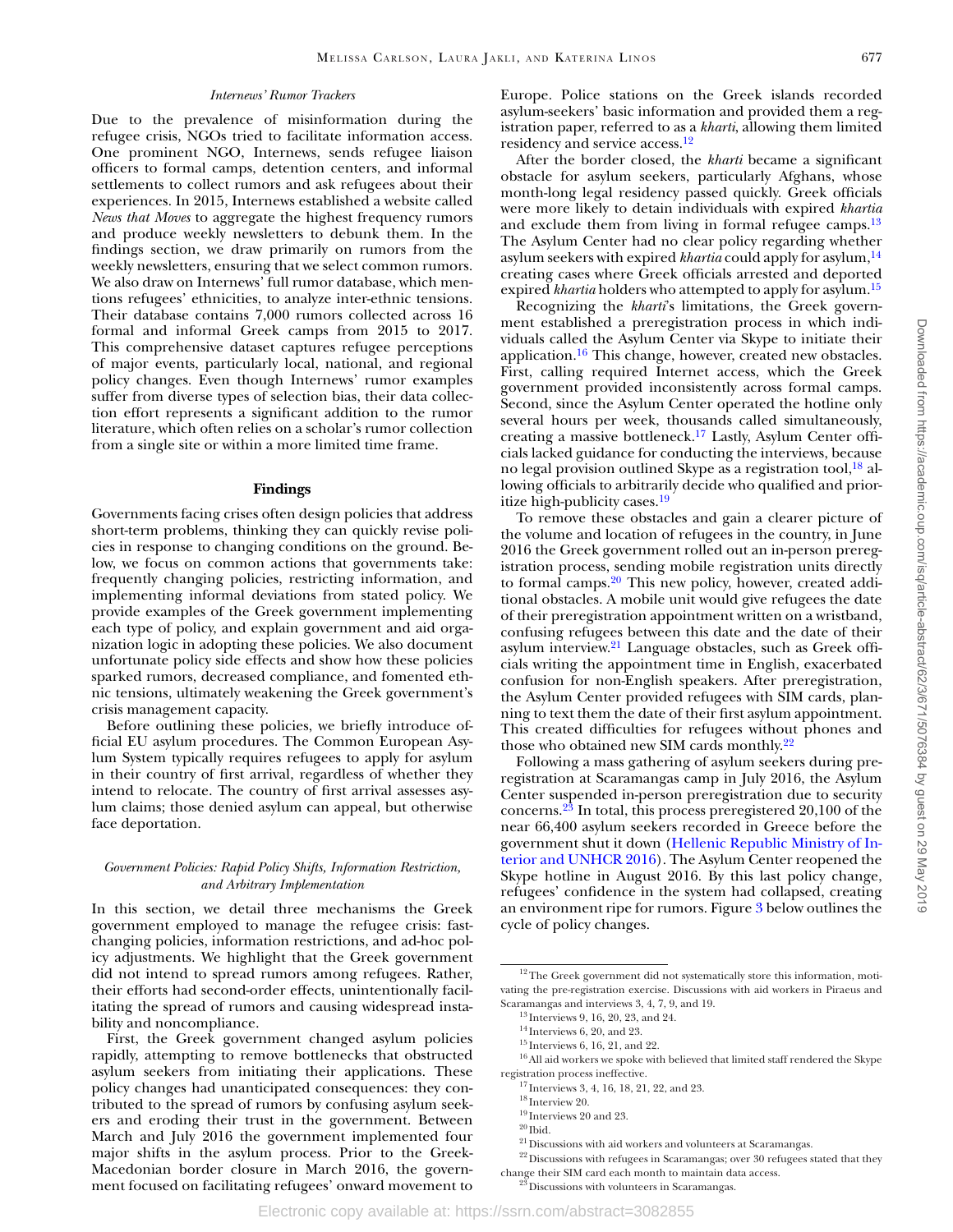<span id="page-7-0"></span>Prior to March 2016: From March-June 2016: From June-August 2016: After August 2016: Kharti: **Skype Pre-In-person Pre**registration: A police registration registration: **Skype Pre-**Individuals prepaper that allowed Individuals called the registration individuals temporary Asylum Center via registered in-person via mobile units in stay in Greece Skype hotline each camp

**Figure 3.** Changes in the Greek asylum application

The Greek government improvised these registration processes, despite the fact that UNHCR had established sophisticated procedures to conduct asylum registration over the course of previous crises.<sup>24</sup> The Greek government refused UNHCR support because early miscommunication between Greek and UNHCR officials soured their relationship. At the beginning of the crisis, UNHCR workers reportedly did not treat government officials with adequate respect; they assumed that Greek institutions could not manage the crisis, akin to failing institutions in developing countries hosting refugee communities[.25](#page-7-2) In response, the Greek government largely cut UNHCR from key crisis policy development and coordination[.26](#page-7-3)

Second, the Greek government restricted information about asylum procedures to try to stabilize refugees' movement in the country and reduce their use of smugglers. UN-HCR and Greek officials frequently obfuscated the length of the asylum application process to discourage refugees from leaving through smugglers[.27](#page-7-4) During the in-person preregistration process, up until a mobile unit entered a camp, asylum seekers had little to no information about who conducted preregistration, when it would start in a given camp, and the rights that they would receive once preregistered. $<sup>2</sup>$ </sup> Government and UNHCR officials hoped that, by restricting this information, they would prevent refugees from traveling en masse to the camp where preregistration was underway. In the absence of such critical information, asylum seekers' confusion about legal options to leave the country increased and they turned to rumors from informal information providers.

Additionally, the Greek government limited the information it provided aid organizations, in part due to its inexperience and in part to control the (sometimes false) information spread by the aid and volunteer groups that rushed into Greece to assist refugees.<sup>29</sup> Sometimes, this form of information restriction had serious consequences. For example, the Greek government generally gave aid organizations less than a twenty-four-hour notice before they would close one camp and transfer refugees to another.<sup>30</sup> One NGO worker said government officials notified them at midnight to provide toilets for a camp opening the next morning. Such short notice prevented aid organizations from ensuring that

<span id="page-7-6"></span><span id="page-7-5"></span>28Discussions with refugees in Scaramangas.

newly opened camps met basic humanitarian standards.<sup>31</sup> Moreover, by rapidly moving refugees, the government disincentivized aid organizations from investing in camp infrastructure.

Greek officials also restricted refugees' access to information in camps.<sup>32</sup> For example, when the government moved residents of Piraeus port E1 to port E1.5 (about one mile away), they gave refugees a three-hour notice. This quick move particularly burdened refugee families who moved more slowly than single migrants. Since families did not want their children in the blinding sun, fights broke out over shaded tent locations.<sup>33</sup> Moreover, the government restricted aid organizations' and legal aid workers' access to camps and detention centers, hoping to prevent unverified or illegitimate volunteer groups and aid organizations from spreading misinformation.<sup>34</sup> However, this prevented refugees from accessing critical legal information, particularly about filing appeals.<sup>35</sup> For example, EASO's pervasive barring of lawyers from the Moria detention center led local police to inform an EASO representative that he would have to allow attorneys access[.36](#page-7-13)

Government officials also limited information about the rights refugees received *during* the asylum process. Even after preregistration, refugees' asylum application remained pending until their asylum appointment, which generally occurred six months later.<sup>37</sup> Often, asylum seekers did not know that preregistration was separate from the asylum process and that they could only exercise certain rights after their first asylum interview.<sup>38</sup> The Asylum Center left the communication of information about rights access to camp managers, who themselves had little knowledge of refugees' rights[.39](#page-7-16)

Third, in attempts to more quickly process asylum applications, Greek government officials implemented ad-hoc policies to distinguish between those who had valid asylum claims and those who did not. Even prior to the influx of asylum applications that occurred after the Macedonia border closure, Greek government officials used asylum seekers' nationality to determine rights access[.40](#page-7-17)

For those arriving after the implementation of the EU-Turkey deal on March 20, the Greek government put in place expedited asylum procedures, meaning they would decide whether they could safely return applicants to Turkey, or whether they had a sufficient asylum claim to stay, in a

<span id="page-7-16"></span> $39$  Ibid.

<span id="page-7-1"></span> $24$  For example, since 2010, UNHCR has implemented a biometric identity management system, which it uses to coordinate food distribution, vaccination, and other needs for over 4 million displaced people in Africa and the Middle East [\(Nonnecke 2017\)](#page-13-38).

<span id="page-7-2"></span> $25$  Interviews 13, 14, and 16.

<span id="page-7-3"></span> $^{26}\!$  Interviews 13, 14, 15, and 16; discussions with volunteers in Scaramangas.

<span id="page-7-4"></span> $\rm{^{27}}$  Interviews 16, 21, and 22.

 $29$  Interviews 13, 14, and 17 indicated that, in Idomeni, foreign volunteer groups and unregistered aid organizations spread misinformation about the borders opening, encouraging refugees to remain there rather than move to formal camps. This directly influenced the government's attempts to restrict aid organizations' involvement in camp planning.

<span id="page-7-7"></span><sup>30</sup> Interviews 6, 10, 12, 13, 16, 21, and 22.

<span id="page-7-8"></span> $31$  Ibid.

<span id="page-7-10"></span><span id="page-7-9"></span><sup>32</sup> Interviews 13, 15, 16, 18, 20, 21, 22, and 25.

<sup>33</sup>Discussions with volunteers in Piraeus and Scaramangas.

<span id="page-7-11"></span><sup>34</sup> Interviews 13, 14, and 17.

<span id="page-7-12"></span><sup>35</sup> Interview 23.

<span id="page-7-13"></span> $\rm{^{36}Ibid.}$ 

<span id="page-7-14"></span><sup>37</sup> Interviews 15, 16, 20, 21, 22, and 25.

<span id="page-7-15"></span><sup>&</sup>lt;sup>38</sup>Discussions with refugees in Scaramangas.

<span id="page-7-17"></span> $40$  Ibid.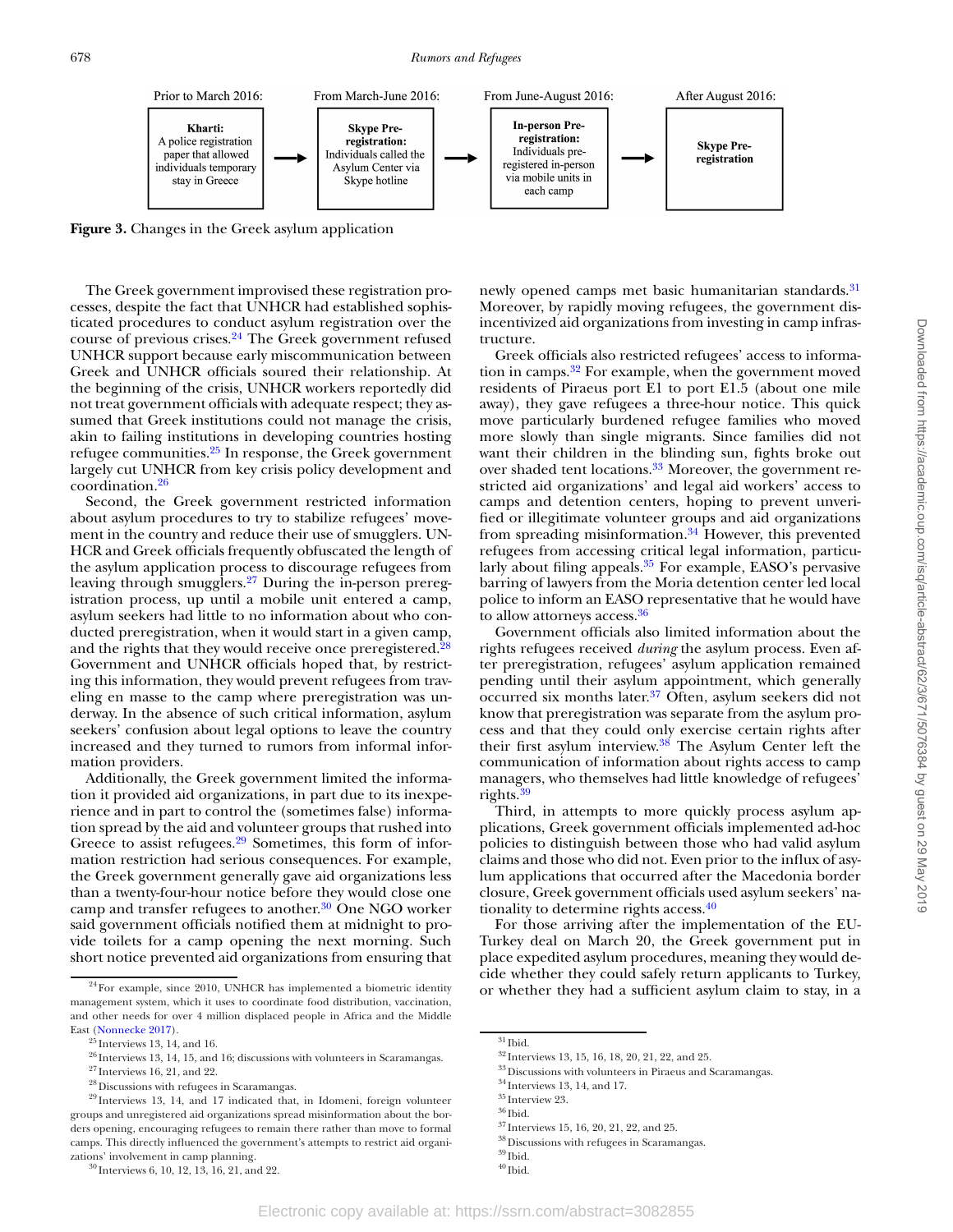Downloaded from https://academic.oup.com/isq/article-abstract/62/3/671/5076384 by guest on 29 May 2019

Downloaded from https://academic.oup.com/isq/article-abstract/62/3/671/5076384 by guest on 29 May 2019

<span id="page-8-6"></span>

| Government policy                                 | Impact on asylum seekers                                                              | Subsequent rumors                                                                                                                                                                                                                                                                                                                                                                                                                                                                                   |
|---------------------------------------------------|---------------------------------------------------------------------------------------|-----------------------------------------------------------------------------------------------------------------------------------------------------------------------------------------------------------------------------------------------------------------------------------------------------------------------------------------------------------------------------------------------------------------------------------------------------------------------------------------------------|
| Rapid asylum policy<br>changes                    | Increased confusion about the<br>application process                                  | "Those with the wristbands are only eligible for asylum in Greece."—August 26,<br>2016<br>"We didn't hear anyone getting a message on his mobile. They are all<br>liars." $-August 5, 2016$                                                                                                                                                                                                                                                                                                         |
| Restricted<br>information about<br>asylum process | Increased confusion about the<br>rights received during asylum<br>application process | "After having an appointment, you have the right to demand an<br>apartment."—August 5, 2016<br>When you register via Skype, you immediately get housing and money<br>card." $-August$ 12, 2016                                                                                                                                                                                                                                                                                                      |
|                                                   | Decreased trust in government<br>officials                                            | "The relocation program is a lie. They use it to calm us down and slowly get rid<br>of us by sending us to camps in nowhere, where we will be forgotten, unlike<br>here with all the media."-April 22, 2016<br>"The Wifi in the camp is really weak and that is on purpose, because they do<br>not want people to be in contact with outside world (including<br>smugglers)."-July 15, 2016<br>"They take us to the mainland, keep us there for a while, then deport us to<br>Turkey"—April 1, 2016 |

**Table 2.** Rumors in response to rapid policy changes and restricted information

matter of days.<sup>41</sup> If the government accepted an applicant's asylum claim, they remained in island detention centers until they provided paperwork necessary to travel to the mainland to complete the application process.<sup>42</sup>

While instituting a fast-track process seemed sensible, officials' actual implementation of EU law on the ground differed drastically. Challenges with the implementation of EU directives are widespread across issue areas [\(Linos 2007,](#page-13-39) 547–50), but are especially acute in this field. Government officials prioritized Syrian applications under the blanket assumption that they had valid asylum claims. Conversely, the Greek government often stalled Afghans' and Pakistanis' applications because government officials assumed they lacked valid asylum claims. Human rights experts have criticized these procedures, and UNHCR suspended many of its ac[tivities in Greece following these policy changes \(UNHCR](#page-14-10) 2016b).

Greek government officials also relied on arbitrary policy implementation to control asylum seekers' movement, particularly to shift them from informal settlements to formal camps. For example, Piraeus Port police officers allowed only migrants with a special stamped card to move in and out of the port, regardless of legal status. Many did not obtain the stamp, meaning they could leave the port, but not return. This policy created particular problems for asylum applicants and those with health problems that had to leave the port for doctor's appointments and asylum interviews.<sup>43</sup> Those without the stamped card would find dangerous ways of returning to Piraeus, often resorting to jumping off the freeway overpass near the port to gain entry[.44](#page-8-3)

While the Greek government pursued the policies described above to increase their control of the crisis and deter asylum seekers from using informal pathways to move onward, the policies backfired by encouraging the very behavior the government sought to restrain. We explain how in the next section.

# *Effects on Refugee Behavior: Reduced Interactions with Authorities, Mass Mobilizations, and Emerging Ethnic Tensions*

In this section, we first present evidence that asylum seekers became more distrustful of government and aid organization officials in response to the government's changing policies and insufficient information provision. These policies made refugees increasingly reliant on informal sources of information, leading them to withdraw from government officials and mobilize to demand their rights. Next, we demonstrate that the Greek government's arbitrary policy implementation heightened ethnic tension between asylum seekers, escalating policy noncompliance and outbreaks of violence.

The Greek government's rapid policy changes and selective provision of information heightened uncertainty and anxiety among refugee communities and reinforced distrust in UNHCR officials as well. Almost every single refugee family we spoke with expressed high levels of distrust in Greek government and UNHCR officials, citing inconsistent information, incorrect information, or its complete absence.<sup>45</sup> Refugees only reported trusting aid workers who could answer their questions and provide consistent, concrete information about the asylum process; these were few and far between.<sup>46</sup> Distrusting official sources, refugees sought alternatives, namely smugglers, other asylum seekers, social media sites, and websites. Several refugees in Scaramangas openly discussed their conversations with smugglers, saying that they provided critical information on when they could easily cross the border.

Relying on these unofficial sources ultimately bolstered refugees' perceptions that they could viably leave the country through smuggling. In Table [2,](#page-8-6) we draw from *News that Moves* newsletters to illustrate examples of false rumors that emerged among asylum seekers after the Greek government pursued these policies.

While officials believed that rapid policy adaptation helped correct mistakes, these policies influenced refugees' behavior in unanticipated ways. First, this distrust led refugees to reduce their communication with government and UNHCR officials, exacerbating noncompliance. During interviews with refugees in Scaramangas and Piraeus, roughly 36 of the 60 refugees asked for information about

<span id="page-8-1"></span><span id="page-8-0"></span> $41$  Interviews 18, 20, 23, and 25.

 $42$  Interviews 16, 18, 20, 23, and 25; discussions with refugees in Moria detention center.

<span id="page-8-2"></span> $^{43}$  Discussions with volunteers and refugees in Piraeus.

<span id="page-8-3"></span> $^{44}$  Ibid.

<span id="page-8-5"></span><span id="page-8-4"></span><sup>45</sup>Discussions with refugees in Scaramangas, Piraeus, and Moria.  $46$  Ibid.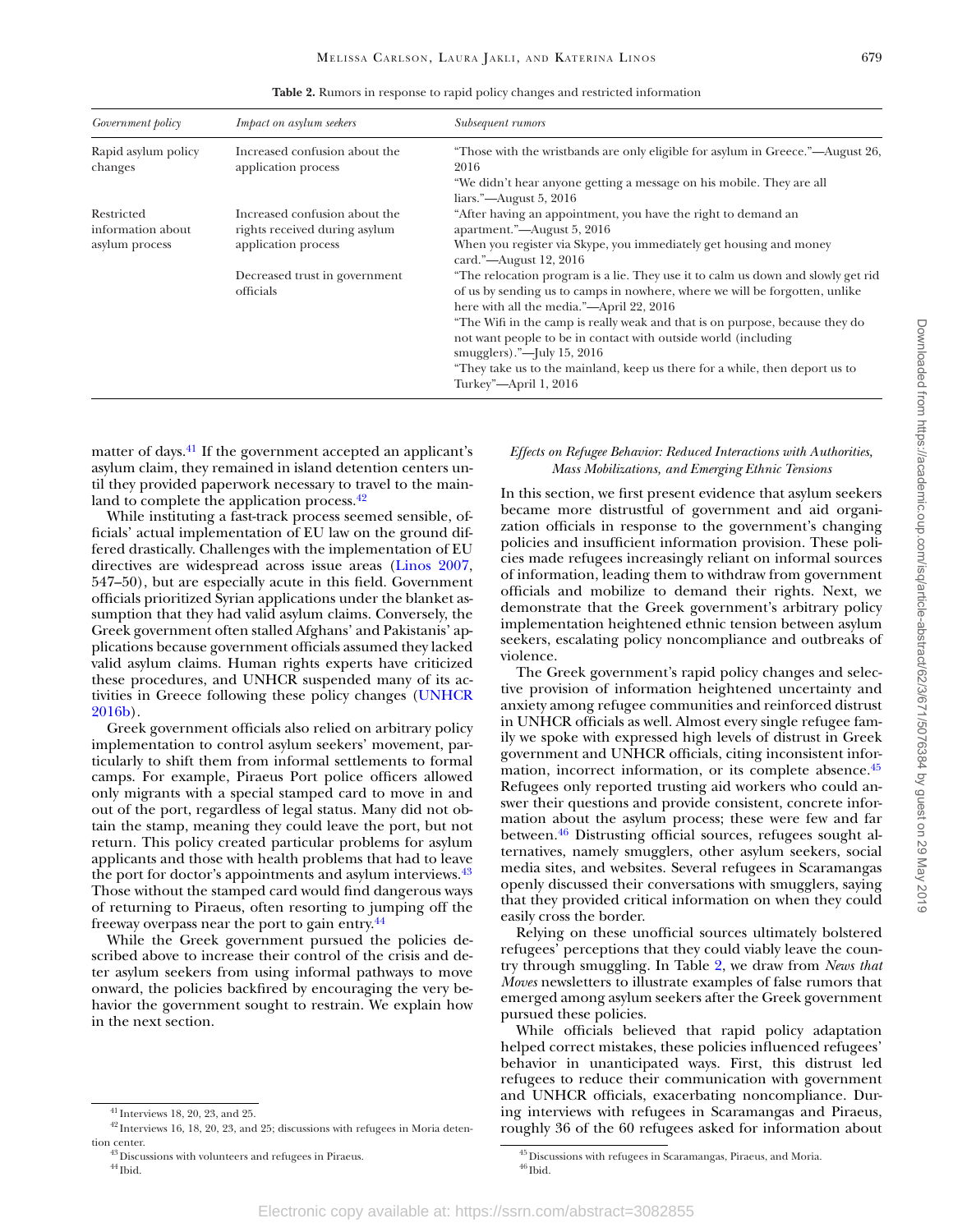<span id="page-9-8"></span>*Government policy Impact on asylum seekers Subsequent rumors* Restricted refugee movement Decreased trust in government officials "The police said that the stamps they are putting on our *khartis* are for exit/entry, but we believe that these stamps represent our acceptance to be moved to other camps. They are lying to us but we can do nothing since they put policemen on all gates who require to see the stamps to let us in."—April 22, 2016 Arbitrary application of refugee laws Increased willingness to use smugglers "If you make it through one of the neighbor countries, even if you are detained, the change of relocation to better countries like Germany is higher."—July 8, 2016 "You can go to Canada from France. You talk to the mafia and in 5–6 days they'll take you to Canada by boat for 10,000 euros."—June 17, 2016 Decreased trust in government officials and aid organizations "Greece is blackmailing the EU regarding its debts. If the debts are not cancelled then Greece will give Schengen visas to all refugees."—May 20, 2016 "Warehouses are full of tuna and sardines for instance. When we ask for one they say 'there is none.' Maybe they are selling them."—May 13, 2016 Increased ethnic discrimination "We did the preregistration and our next appointment is on the 16th of August, but we heard that all Iraqis will be rejected."—July 29, 2016 "They say Afghans are the third most vulnerable on the list. They will separate Afghans and spread Syrians to other EU countries. Afghans will be stuck here."—May 6, 2016

**Table 3.** Rumors in response to arbitrary policy implementation

preregistration. When we recommended speaking with UN-HCR or Greek government officials, most refugees said they did not want to approach them. Reducing their interactions with officials likewise affected how refugees accessed other services. For example, refugees believed primary healthcare services were unavailable even though aid workers asserted that doctors were there during working hours.<sup>47</sup>

Distrust and lack of interactions with government and UNHCR officials led migrants to disregard government demands, in turn weakening Greek officials' ability to maintain security. For example, on July 27, 2016, a group of 1,500 Pakistani men gathered at Scaramangas camp, where the mobile unit was preregistering refugees, and demanded that the government preregister them as well. The government had only allowed Pakistanis to preregister through Skype, assuming they lacked valid asylum claims. $48$  This mass gathering led to the suspension of the preregistration exercise due to safety concerns. UNHCR suspended its service programming in the camp thereafter. $49$  This mobilization barred the Asylum Center from registering tens of thousands of migrants and prevented the government from ascertaining how many refugees resided in the country and how many planned to legally move onward.

Lastly, mistrust indirectly influenced the rate at which migrants attempted to leave the country informally. Indeed, migrants generally perceived information from smugglers as more credible not because of its truthfulness, but because of its accessibility, consistency, and concreteness.<sup>50</sup> Moreover, smugglers created rudimentary customer service procedures that offered informal passage between countries.<sup>51</sup> For example, smugglers who facilitated travel by plane often bought migrants clothes and haircuts to make them appear more European, increasing the probability of successful passage. By creating these services, smugglers seemingly reduced risk.<sup>52</sup> However, smugglers scammed, trafficked, or otherwise exploited refugee "customers" on these passages. Despite these risks, smugglers had the incentive to spread (mis)information about the risks of informal movement for economic gain. For example, an aid organization official reported that some smugglers imitated the asylum application process to make it seem as if they were affiliated, requiring that refugees apply through Skype and attend interviews.<sup>53</sup> Through this intentional misinformation, they convinced asylum seekers to move onward informally.

Furthermore, Greek government officials' arbitrary implementation of asylum policies led asylum seekers to believe that government officials were biased towards particular ethnic groups. Formal EU and Greek policies created important advantages for Syrian nationals in the speedy processing of asylum claims. However, rumors about the discriminatory treatment of particular ethnic groups extended to other policy areas, such as food distribution, medical care, and police enforcement. For example, many refugees believed government officials targeted particular ethnic groups with harassment, beatings, and arrests.<sup>54</sup> In Table [3,](#page-9-8) we draw from the *News that Moves* weekly newsletters to provide examples of false rumors that emerged in response to the government's restriction of refugee movement and arbitrary application of asylum policy.

These beliefs influenced asylum seekers' behavior in three ways. First, perceived discrimination incentivized noncompliance. Afghan migrants resisted the government's efforts to move them to formal camps, making it difficult to control their movement throughout the country. Greek officials often segregated camps by ethnicity, meaning that they sent Afghans and Pakistanis to specific camps while sending Syrians and Iraqis to others; this exacerbated perceptions of discrimination[.55](#page-9-9) Since the conditions and services available in each camp varied dramatically, many believed Arab asylum seekers received preferential treatment.<sup>56</sup> Rather than remain in camps in which they were registered, Afghans and Pakistanis returned to and resided in informal camps or

<span id="page-9-0"></span> $^{47}\rm\,Discussions$  with aid workers at Scaramangas.

<span id="page-9-1"></span> $^{48}$  Ibid.

<span id="page-9-2"></span> $^{\rm 49}$  Ibid.

<span id="page-9-4"></span><span id="page-9-3"></span> $\rm ^{50}$  Interviews 6, 9, and 16; discussions with refugees in Scaramangas.

<sup>51</sup> Interviews 9, 16, 21, and 22; discussions with refugees and volunteers in

<span id="page-9-5"></span>Piraeus and Scaramangas.  $52$  Ibid.

<span id="page-9-7"></span><span id="page-9-6"></span><sup>53</sup> Interview 18.

<sup>54</sup>Discussions with refugees and aid workers in Piraeus, Scaramangas, and Moria.

<span id="page-9-10"></span><span id="page-9-9"></span> $\rm ^{55}$  Discussions with aid and volunteer workers in Scaramangas and Piraeus. <sup>56</sup> Interviews 12, 13, 16, 18, 20, 21, and 22.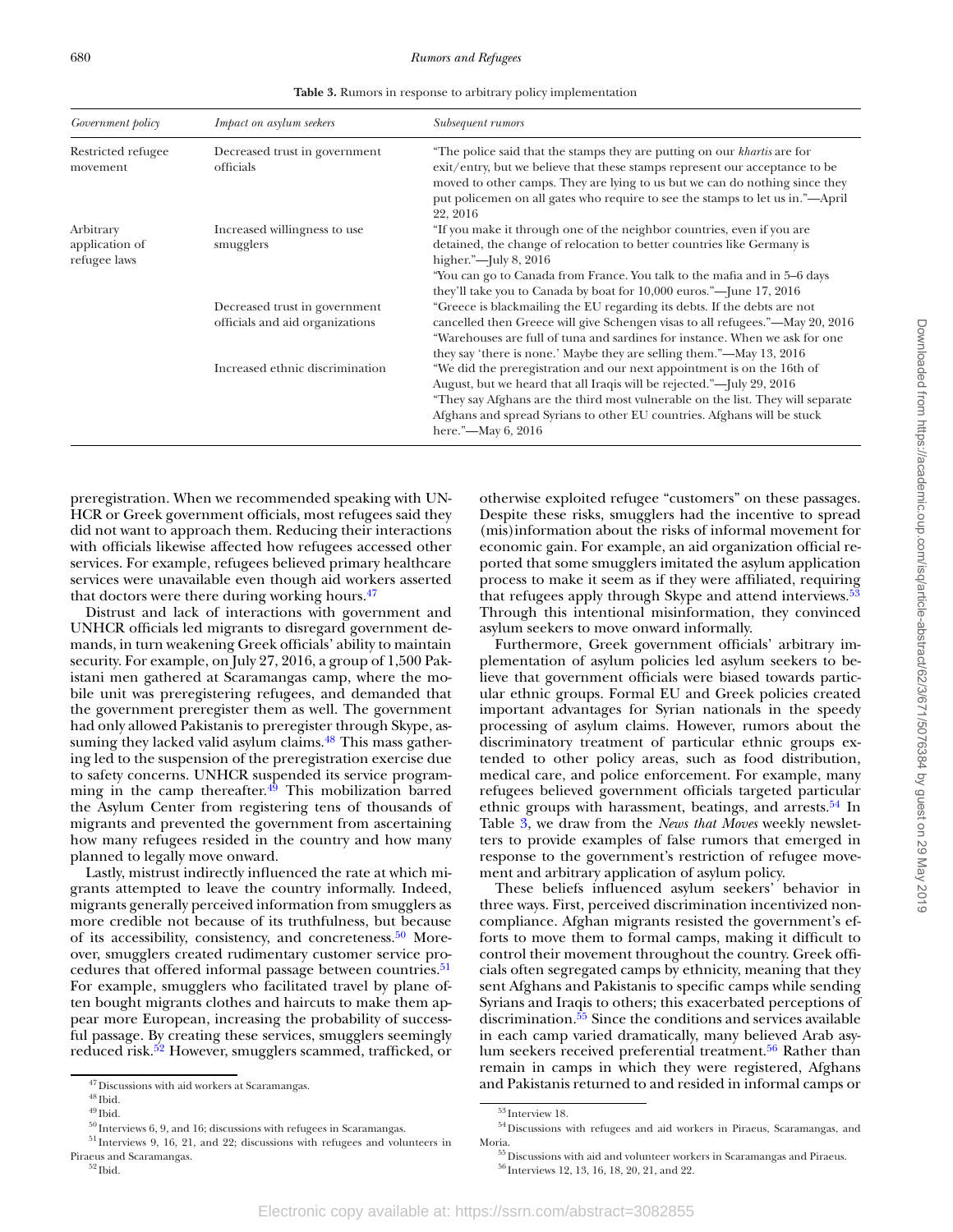illegally entered majority-Arab formal camps, believing that majority-Arab camp had a higher quality of life than the majority-Afghan and Pakistani camps[.57](#page-10-0)

Second, people who anticipated discrimination were less likely to access critical services and make rights claims. For example, in Piraeus, Afghans generally refused to provide their name, phone numbers, and other personal information to Greek doctors.<sup>58</sup> Afghan migrants feared that, since they did not have a sufficient asylum claim in the eyes of the government, doctors would share this information with the police, who would deport them.<sup>59</sup> As a result, Afghan migrants only accessed primary healthcare for emergencies. Moreover, because Afghans refused to provide personal information, doctors were unable to arrange for them to receive services only provided in hospitals. $60$  Migrants with serious, chronic illnesses would forego medicine and care to maintain anonymity; for them, refusing access to maintain anonymity secured their freedom of movement. $61$  This disengagement undermined the government's ability to monitor and track health issues within refugee communities. $62$ 

Third, perceived government discrimination increased ethnic tensions between asylum seekers, leading them to actively discriminate against, and in some cases attack, refugees of other ethnicities. For example, volunteers in Scaramangas stated that an incoming group of Iraqi Yazidis demanded to live within the Yazidi "block" in the camp, fearing that Syrians would attack them if they were dispersed. When transferring from one camp to another, many would refuse to move if they could not live within their ethnic "neighborhood," citing concerns about safety. Across Piraeus and Moria Detention Center, refugees would organize their tents by ethnic group. The ethnic segregation in camps created separate networks through which refugees and migrants transmitted rumors. In Moria, Syrian women would refuse to travel outside their block. This limited their access to information about available services. In Scaramangas, we observed Syrian refugees refusing to tell Iraqis information about services, saying that only Syrians could access them.

Ethnicity-based rumors also exacerbated perceptions of discrimination. Rumors about Syrian discrimination against Afghan migrants, and vice versa, were pervasive within each ethnic community. For example, Afghans felt that the shortage of Farsi translators and relative abundance of Arabic translators restricted their access to services[.63](#page-10-6) The translator gap lead Afghan migrants to believe that Syrians had stronger connections with volunteers and could secure better treatment.

Even though many EU and Greek government policies privileged Syrians, misinformation spread through ethnically segregated networks led many Syrians to believe that Greek officials discriminated against them relative to other ethnicities. Discussions with Syrian refugees in Moria indicated that they believed Afghan and Pakistani families received higher quality and more secure housing, as well as greater access to available food. This perceived discrimination led many Syrian refugees to form and spread nega-

<span id="page-10-9"></span>

| Respondent<br>ethnicity | Rumor                                                                                                                                                                                           |  |
|-------------------------|-------------------------------------------------------------------------------------------------------------------------------------------------------------------------------------------------|--|
| Syrian                  | "The Afghans are always fighting amongst themselves<br>over something, food, the lines, stealing phones from<br>each other. Syrians don't have this problem between<br>ourselves."—June 7, 2016 |  |
| Syrian                  | "We've been treated well (in Piraeus). But the Afghans<br>caused big fights twice in the hall (waiting area in E1).<br>They get drunk or high and start fighting."—May 11,<br>2016              |  |
| Syrian                  | "We feel discrimination in the camps. Afghans get<br>better treatment than us."—May 3, 2016                                                                                                     |  |
| Syrian                  | "Afghans are starting fights and getting Syrians involved<br>in the fight, then only Syrians get deported from the<br>port."—May 3, 2016                                                        |  |
| Afghan                  | "They are providing all the help to Syrians but not<br>Afghans."—May 10, 2016                                                                                                                   |  |
| Afghan                  | "They give private hotels/apts to Arabs but not<br>Afghans."—April 27, 2016                                                                                                                     |  |
| Afghan                  | "Iraqi and Syrians can go [onwards] but Afghans can't,<br>this is marginalizing."—April 18, 2016                                                                                                |  |

**Table 4.** Rumors on ethnic discrimination

tive stereotypes of Afghan and Pakistani migrants. In addition to blaming Afghan migrants for the closure of the Greek-Macedonia border, <sup>64</sup> Syrian refugees would often describe Afghans as violent, uneducated, drug addicts, or alcoholics.<sup>65</sup> Notably, all Syrian refugees we spoke with in Moria camp blamed outbreaks of violence on Afghans and Pakistanis. We draw from the full *News that Moves* rumor database to provide examples of rumors that circulated within the Afghan and Syrian communities in Table [4.](#page-10-9)

## **Counterfactual analysis**

This section explains how an environment rife with rumors might differ from a world of full information. First, in a world with full information, we would expect to see greater use of legal routes compared to informal routes. We would expect favored groups, such as Syrians, for whom legal procedures were almost guaranteed success, to use legal routes. We observed low initial application and appeals rates for asylum in Greece across all ethnic groups, as many refugees believed the process was a money-making scam. Only 51,091 people applied for protection in Greece in 2016, even though over 173,000 displaced people arrived in Greece by sea that year, adding to the 800,000 plus people who had arrived in 2015 [\(Konstantinou et al. 2016,](#page-13-5) 8, 13). Although the Greek Asylum Service did not process most asylum applications in a timely manner, applicants receive important protections and rights guarantees the moment they file an application. Moreover, even though the Asylum Service rejected many processed applications at the first instance, refugees rarely appealed these decisions (Konstantinou et al.  $2016$ , 9). If displaced persons knew that for 2015 and much of 2016, Greek judges granted approximately one-half of all appealed cases, we would expect many more asylum seekers to file appeals [\(Eurostat 2017\)](#page-12-23).<sup>66</sup> Under full information, we would expect particularly high

<span id="page-10-0"></span><sup>&</sup>lt;sup>57</sup> Discussions with refugees living in and volunteers working at Piraeus Port and Scaramangas Camp. Carlson also observed many Afghan and Pakistani families objecting to transfers to camps with co-ethnics, believing that camp conditions were particularly bad.

<span id="page-10-1"></span> $\mathrm{^3}$  Interview 7.

<span id="page-10-2"></span> $\rm ^{59}$  Interview 7 and discussions with volunteers in Piraeus.

<span id="page-10-3"></span> $\rm ^{60}$  Ibid.

<span id="page-10-5"></span><span id="page-10-4"></span> $62$  Interview 16, and discussions with volunteers in Piraeus and Scaramangas. <sup>62</sup> Interview 1, 2, 4, 9, and discussions with volunteers in Piraeus and Scara-

<span id="page-10-6"></span>mangas.<br><sup>63</sup> Ibid.

<span id="page-10-7"></span><sup>64</sup>Discussion with several aid workers in Scaramangas.

<span id="page-10-10"></span><span id="page-10-8"></span><sup>65</sup> *News that Moves* rumor database.

 $66$  In mid-2016 and again in early 2017, the Greek government altered the composition of appeals committees, greatly reducing the success rates and raising major human rights concerns. Supported by interview 21.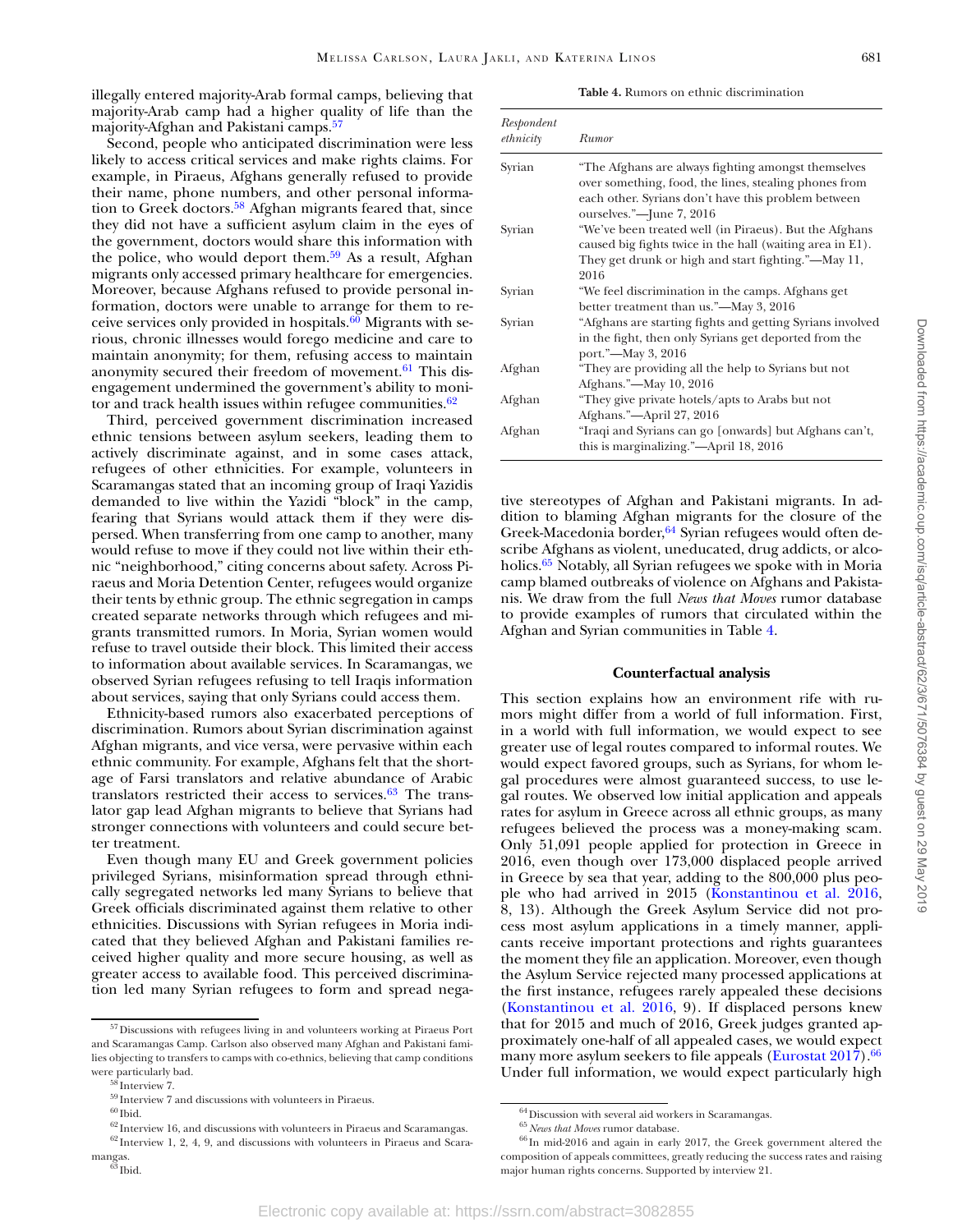application rates for asylum and other forms of protection among favored groups such as Syrian nationals.

In a counterfactual world of full information, we would still expect use of smugglers among less privileged groups, notably Afghans and Pakistanis. Groups who expected that the government would reject their asylum claims often eschewed legal processes, either staying in Greece without papers or traveling northward with smugglers. However, in a world with better information, we would also expect the government to more effectively differentiate between undocumented migrants and refugees and thus more quickly grant asylum. As such, we would expect more individuals who could document individualized threats of persecution to file for asylum and more individuals to file appeals against negative initial decisions.

In addition, relative to a world rife with rumors, we expect that a world with greater information about asylum policies would lead to major differences in refugees' interactions with government and aid workers. Specifically, we would expect greater trust in government and aid organization policies, whether these policies concern much-needed benefits or compliance with unfavorable developments like border closures. Indicatively, a Syrian refugee living in Athens stated, "Everyone just gives fake promises so as to get rid of us. . . . It's better if they give honest answers and not manipulative ones . . . we don't trust any organization anymore." $\overline{67}$ In a world of information, we should not see migrants refusing to provide doctors personal information because they believe that doctors would share it with police. Rather, we should see increased trust in formal institutions and greater access of services. At the same time, greater trust in government would also imply greater adherence with unfavorable government announcements. For example, asylum seekers would perceive EU and host government announcements about camp and border closures as credible, and refugees especially favored groups—would look to find alternative housing rather than squatting for months in unfavorable conditions.

Finally, we expect refugees to more correctly attribute blame for unfavorable policies and events on policymakers rather than on one another, reducing ethnic conflict. Whereas ethnic conflict among earlier waves of Balkan refugees has been explained through ancient hatreds, in Greece, violent tensions developed between groups without extensive prior contact—such as Pakistanis and Syrians. More accurate information could help reduce these newfound hostilities, because refugees could more closely tie policy decisions to government officials. With more accurate attribution, fewer people would circulate and act on rumors blaming other ethnic groups for unfavorable policies. We do not imagine that accurate policy communication would fully satisfy refugees; Afghans and Pakistanis would still understand that they require more documentation and time to successfully obtain asylum compared to Syrians. However, with better communication, all ethnic groups would turn to aid workers for basic needs more frequently. Moreover, more Syrians would perceive their advantaged status rather than understand themselves as disadvantaged vis-a-vis other ethnicities.

# **Conclusions and implications**

Rumors are a critical, yet understudied aspect of refugee crises. In this article, we demonstrated how government and aid organization policies unintentionally exacerbated anxiety among asylum seekers, creating an information vacuum. We showed how frequent policy changes, limited communication, and ad-hoc policy implementation increased asylum seekers' distrust in government officials and ethnic outgroups. In this information vacuum, refugees actively sought smugglers and other informal sources for information. In turn, refugees acted on rumors in ways that undermined migration policy and stymied the Greek government's crisis management efforts.

While our study speaks directly to migration and refugee policy, we anticipate that our theoretical model extends to other crises contexts, such as natural disasters and epidemics, which also involve high anxiety and uncertainty [\(Allport and Postman 1947;](#page-12-17) [Grein et al. 2000;](#page-13-40) Oh et al. [2010\). For example, Liberia, a developing country affected](#page-13-29) by the Ebola crisis, acutely felt the pervasive, destructive effect of rumors. Government agencies and aid organizations initially provided limited information about the Ebola outbreak; in this information vacuum, Liberians increasingly believed that healthcare workers were spreading the virus through vaccines. Ultimately, more Liberians died from not accessing primary healthcare services than from the virus itself [\(Kamradt-Scott 2016\)](#page-13-41). Similarly, after the 2015 Nepalese earthquake, thousands swarmed the streets of urban areas, believing viral misinformation on WhatsApp and Facebook that warned of a more devastating earthquake ahead. This made crisis management extremely difficult for authorities (*[Express News Service](#page-12-24)* 2015).

We also expect that our theoretical model explains some acute governance failures in non-crisis contexts. Developing countries often have complex, disorganized, or corrupt government bureaucracies, making them likely to mishandle information. When developing countries provide contradictory or insufficient information about policy changes or public services, it exacerbates already low levels of trust in bureaucracies. We anticipate that residents will rely on rumors, particularly information provided by informal brokers, rather than navigate such bureaucracies. We also expect that the accessibility of informal brokers weakens residents' relationships with officials, and that over time they stop relying on government information to make critical decisions about services. For example, poorly publicized government housing programs allow slumlords to promote squatter settlements. Feedback cycles cement spaces for informal actors to operate, creating long-term governance problems.

Even in highly developed countries, inconsistent government messaging has deleterious effects. In the United States, the Trump administration announced plans to cut the Deferred Action for Child Arrivals (DACA) program in 2017'. Fearing that Department of Homeland Security would use their personal information to identify and deport them, DACA recipients reportedly disengaged from the government, relying instead on private actors in informal sectors for information and assistance [\(Mark 2017\)](#page-13-42). For example, some DACA recipients stated that they will set aside career ambitions, preferring to work in jobs like construction, where they "can get paid under the table" [\(Gonzales 2017,](#page-13-43) 1).

Our findings therefore matter for information management, dissemination, and implementation across a wide range of contexts. Currently, a wealth of important human rights documents, including the 1951 Refugee Convention, offer little by way of conceptualizing the right to information despite the fact that refugees often consider the ability to access information more critical than food or shelter [\(Gillespie et al. 2016,](#page-12-25) 11).

<span id="page-11-0"></span><sup>67</sup>Drawn from the *News that Moves* dataset, collected on 11/10/16.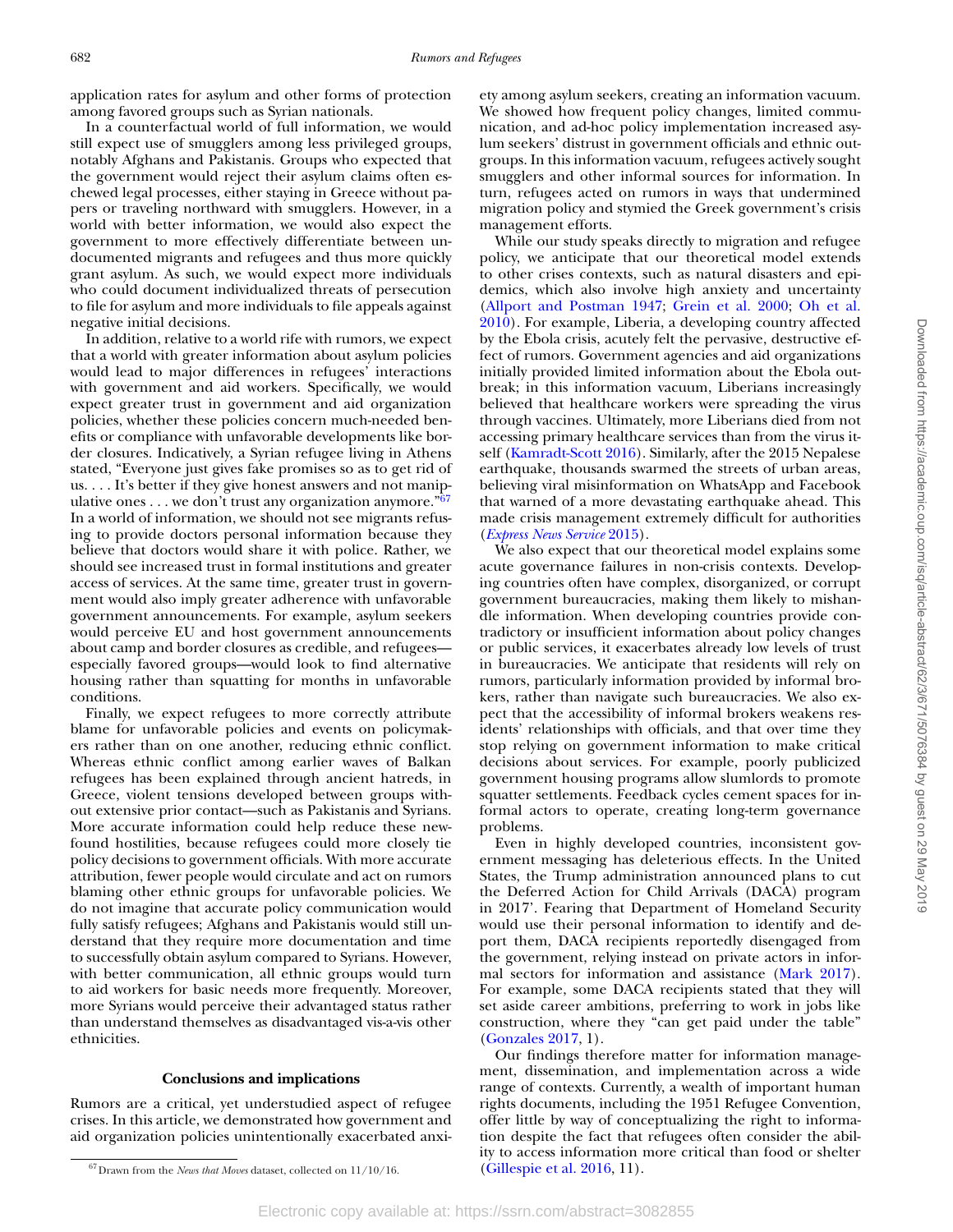In the past decade, national governments slowly adopted information transparency laws in response to widespread criticism. However, international organizations still lack comparable information transparency policies. Recently, a UN special rapporteur contacted dozens of international organizations for details on their information transparency policies. Only a handful of organizations—primarily financial institutions—responded [\(Kaye 2017,](#page-13-44) 10). The UN Secretariat, which lacks transparency standards across agencies and employs ad-hoc standards for access-to-information requests, did not respond [\(Kingsbury and Casini 2009;](#page-13-45) [Kaye 2017,](#page-13-44) 4). Moreover, international organizations lack external accountability mechanisms, because news media do not subject them to the same "journalistic microscope" as national governments. Although crisis situations make international organizations' efforts at transparency uniquely pertinent, institutional leaders often assert a false trade-off between policy transparency and easing human suffering as quickly as possible [\(Kingsbury and Casini 2009,](#page-13-45) 10). In crisis contexts, we anticipate that rumors can seriously reduce beneficiary engagement with international organization programming.

We argue that governments and aid organizations need to redesign and expand migration policies in particular, and crisis policies more generally, in consideration of the critical need for information. We anticipate that governments and aid organizations must do more than simply disclose policies; they must incorporate transparency into policy design at an earlier stage. $\overline{68}$  Governments and aid organizations maintain greater legitimacy when they provide clear, consistent, and timely information and signal transparency and trustworthiness to affected populations. Governance institutions must increase trust in policy and reduce reliance on rumors to bolster policy compliance and in turn boost their own management capacities.

## **Supplementary Data**

Appendix A, presenting supplemental information on the interviews and fieldwork that forms the basis of this article, can be found at <https://www.melissaannecarlson.com> and at the *International Studies Quarterly* data archive.

### **References**

- <span id="page-12-17"></span>ALLPORT, GORDON W., AND LEO POSTMAN. 1947. *The Psychology of Rumor*. New York: Holt, Rinehart, and Winston.
- <span id="page-12-4"></span>BERINSKY, ADAM J. 2017. "Rumors and Health Care Reform: Experiments in Political Misinformation." *British Journal of Political Science* 47 (2): 241– 62.
- <span id="page-12-15"></span>BERNARDI, DANIEL LEONARD, PAULINE HOPE CHEONG, CHRIS LUNDRY, AND SCOTT W. RUSTON. 2012. *Narrative Landmines: Rumors, Islamist Extremism, and the Struggle for Strategic Influence*. New Brunswick, NJ: Rutgers University Press.
- <span id="page-12-10"></span>BETTS, ALEXANDER. 2009. "Institutional Proliferation and the Global Refugee Regime." *Perspectives on Politics* 7 (1): 53–58.
- <span id="page-12-8"></span>BOHMER, CAROL, AND AMY SHUMAN. 2007. *Rejecting Refugees: Political Asylum in the 21st Century*. New York: Routledge.
- <span id="page-12-13"></span>BOYD, MONICA. 1989. "Family and Personal Networks in International Migration: Recent Developments and New Agendas." *International Migration Review* 23 (3): 638–70.
- <span id="page-12-11"></span>BREWER, KELLY T., AND H. DENIZ YÜKSEKER. 2006. "A Survey on African Migrants and Asylum Seekers in Istanbul." *Migration Research Center, Koç University*.
- <span id="page-12-9"></span>BURCHETT, NICOLE, AND RUTH MATHESON. 2010. "The Need for Belonging: The Impact of Restrictions on Working on the Well-Being of an Asylum Seeker." *Journal of Occupational Science* 17 (2): 85–91.
- <span id="page-12-16"></span>CARLSON, MELISSA, LAURA JAKLI, AND KATERINA LINOS. 2018. "Refugees Misdirected: How Information, Misinformation, and Rumors Shape Refugees' Access to Fundamental Rights." *Forthcoming, Virginia Journal of International Law* 57 (3).
- <span id="page-12-19"></span>CHANDRA, KANCHAN. 2007. *Why Ethnic Parties Succeed: Patronage and Ethnic Head Counts in India*. Cambridge: Cambridge University Press.
- <span id="page-12-12"></span>COLLYER, MICHAEL. 2005. "When Do Social Networks Fail to Explain Migration? Accounting for the Movement of Algerian Asylum-Seekers to the UK." *Journal of Ethnic and Migration Studies* 31 (4): 699–718.
- <span id="page-12-1"></span>COUNCIL OF THE EUROPEAN UNION. 2015. "Decision (EY) 2015/1523 of 14 September 2015 establishing provisional measures in the area of international protection for the benefit of Italy and of Greece." OJ L 239, 15.9.2015. [http://data.europa.eu/eli/dec/2015/1523/oj.](http://data.europa.eu/eli/dec/2015/1523/oj)
- <span id="page-12-2"></span>. 2015. "Decision (EU) 2015/1601 of 22 September 2015 establishing provisional measures in the area of international protection for the benefit of Italy and Greece." OJ L 248, 24.9.2015. [http://data.europa.eu/eli/dec/2015/1601/oj.](http://data.europa.eu/eli/dec/2015/1601/oj)
- <span id="page-12-6"></span>COYNE, CHRISTOPHER J., AND PETER T. LEESON. 2009. "Media as a Mechanism of Institutional Change and Reinforcement." *Kyklos* 62 (2): 1–14.
- <span id="page-12-20"></span>DECLERQUE, JULIA, AMY ONG TSUI, MOHAMMED FUTUAH ABUL-ATA, AND DELIA BARCELONA. 1986. "Rumor, Misinformation and Oral Contraceptive Use in Egypt." *Social Science and Medicine* 23 (1): 83–92.
- <span id="page-12-18"></span>DE FEYTER, SOPHIE. 2015. "'They Are Like Crocodiles Under Water': Rumour in a Slum Upgrading Project in Nairobi, Kenya." *Journal of Eastern African Studies* 9 (2): 289–306.
- <span id="page-12-14"></span>DERNBACH, ANDREA. 2015. "Germany Suspends Dublin Agreement for Syrian Refugees." *Euractiv*, August 26, 2015. https://www.euractiv.com/ [section/economy-jobs/news/germany-suspends-dublin-agreement](https://www.euractiv.com/section/economy-jobs/news/germany-suspends-dublin-agreement-for-syrian-refugees/)for-syrian-refugees/.
- <span id="page-12-5"></span>DIFONZO, NICHOLAS, AND PRASHANT BORDIA. 2007. *Rumor Psychology: Social and Organizational Approaches*. Washington, DC: American Psychological Association.
- <span id="page-12-3"></span>EUROPEAN COMMISSION. 2017. "Questions and Answers: Commission calls for renewed efforts in implementing solidarity measures under [the European Agenda on Migration."](http://europa.eu/rapid/press-release_MEMO-17-349_en.htm) http://europa.eu/rapid/pressrelease\_MEMO-17-349\_en.htm.
- <span id="page-12-0"></span>EUROSTAT. 2016. "Asylum in the EU Member States Record Number of Over 1.2 Million First Time Asylum Seekers Registered in 2015 Syrians, Afghans and Iraqis: Top Citizenships (44/2016)." *Eurostat News Release*, March 4, 2016. http://ec.europa.eu/ [eurostat/documents/2995521/7203832/3-04032016-AP-EN.pdf/.](http://ec.europa.eu/eurostat/documents/2995521/7203832/3-04032016-AP-EN.pdf/)
- <span id="page-12-23"></span>——. 2017. "EU Member States Granted Protection to More Than 700 000 Asylum Seekers in 2016 (70/2017)." *Eurostat News Release*, April 26, 2017. [http://www.europeanmigrationlaw.eu/documents/Eurostat-](http://www.europeanmigrationlaw.eu/documents/Eurostat-AsylumDecisions-2016.pdf)AsylumDecisions-2016.pdf.
- <span id="page-12-24"></span>EXPRESS NEWS SERVICE. 2015. "Fear, Rumours on Social Media Bring People Out on Streets." *The Indian Express*, April 26, 2015. [http://indianexpress.com/article/india/india-others/fear-rumours](http://indianexpress.com/article/india/india-others/fear-rumours-on-social-media-bring-people-out-on-streets/)on-social-media-bring-people-out-on-streets/.
- <span id="page-12-21"></span>FREEDMAN, ALIX M. 1991. "Rumor Turns Fantasy into Bad Dream." *The Wall Street Journal*, May 10, 1991, B1, B5.
- <span id="page-12-7"></span>GANS-MORSE, JORDAN. 2012. "Threats to Property Rights in Russia: From Private Coercion to State Aggression." *Post-Soviet Affairs* 28 (3): 263–95.
- <span id="page-12-22"></span>GARDNER, A., 2012. "Rumour and Myth in the Labour Camps of Qatar." *Anthropology Today*, 28 (6): 25–28.
- <span id="page-12-25"></span>GILLESPIE, MARIE, LAWRENCE AMPOFO, MARGARET CHEESMAN, BECKY FAITH, EVGENIA ILIADOU, ALI ISSA, SOUAD OSSEIRAN, AND DIMITRIS SKLEPARIS. 2016. "Mapping Refugee Media Journeys: Smartphones and Social Media Networks." *The Open University/France Medias Monde*. https://www.open. [ac.uk/ccig/sites/www.open.ac.uk.ccig/files/Mapping%20Refugee%20](https://www.open.ac.uk/ccig/sites/www.open.ac.uk.ccig/files/Mapping%20Refugee%20Media%20Journeys%2016%20May%20FIN%20MG_0.pdf) Media%20Journeys%2016%20May%20FIN%20MG\_0.pdf.

<span id="page-12-26"></span><sup>68</sup>While a dearth of communication can encourage governance crises, an overemphasis on information management can also produce adverse effects, particularly for aid organizations and governments collecting data on beneficiaries in an effort to streamline service provision. For example, UNHCR's iris recognition technology introduced a slew of new insecurities during the repatriation of Afghan refugees [\(Jacobsen 2010;](#page-13-46) [2015\)](#page-13-47), while UNHCR's new digital ID program has been criticized because of its potential to further segregate the services provided to formally identifiable refugees versus those lacking this new documentation [\(Nonnecke 2017\)](#page-13-38). As demonstrated by the DACA example, the ways in which governments increase policy transparency, and whether they implement privacy protections, influences the spread of rumors, dependence on informal brokers, and beneficiary noncompliance.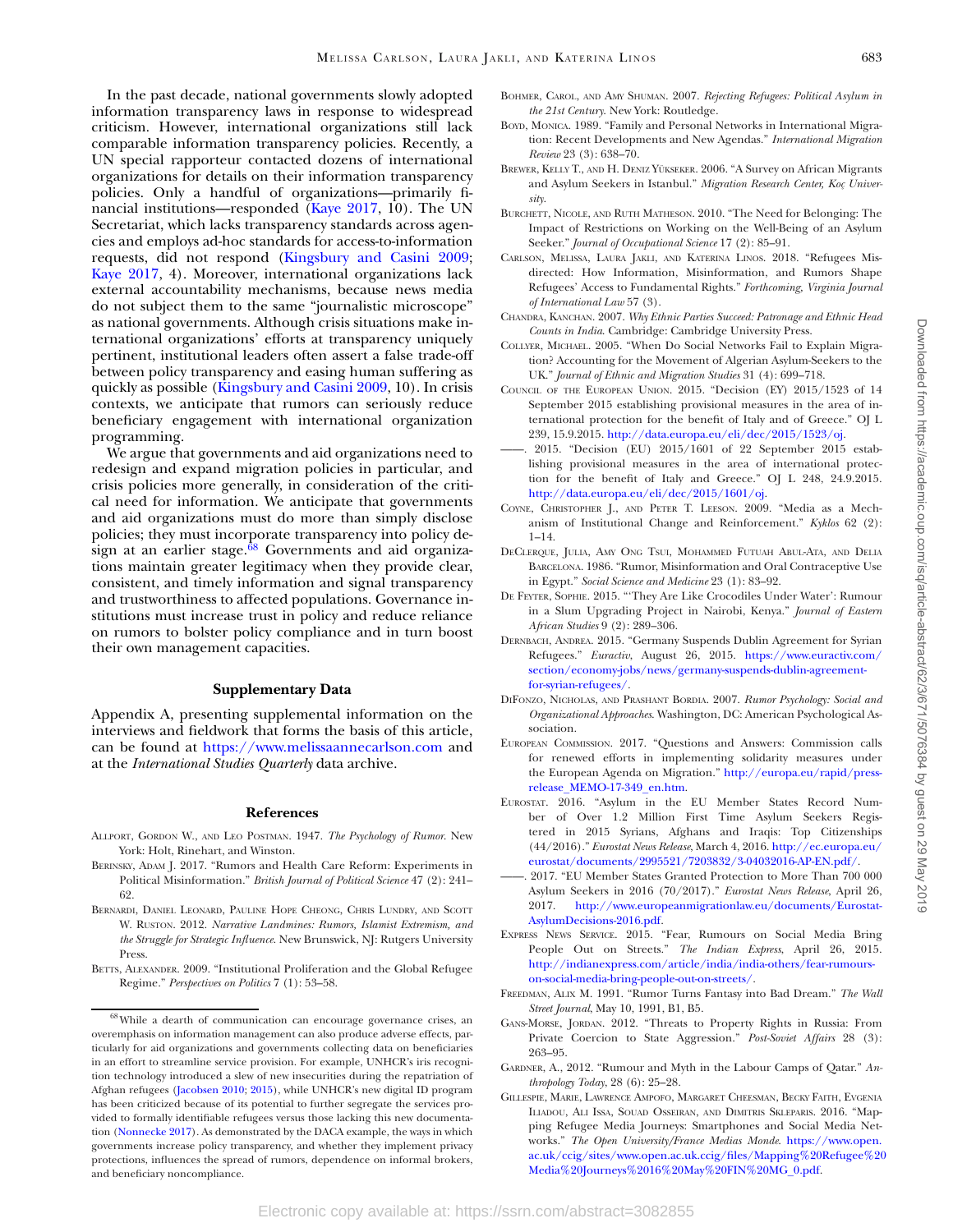- <span id="page-13-43"></span>GONZALES, RICHARD. 2017. "Immigrants Fear Data Collected Under DACA Could Give Government Deportation Power." *National Public Radio*, March 25, 2017. http://www.npr.org/2017/03/25/521517152/amid[mix-messages-immigrants-fear-data-collected-under-daca-may-give](http://www.npr.org/2017/03/25/521517152/amid-mix-messages-immigrants-fear-data-collected-under-daca-may-give-government)government.
- <span id="page-13-4"></span>GREEK ASYLUM SERVICE. 2016. "Statistics on Asylum Service." *Greek Asylum Service*, December 31, 2016. http://asylo.gov.gr/wp-content/ [uploads/2017/02/Greek-Asylum-Service-statistical](http://asylo.gov.gr/wp-content/uploads/2017/02/Greek-Asylum-Service-statistical-data_December2016_gr.pdf)data\_December2016\_gr.pdf.
- <span id="page-13-9"></span>GREENHILL, KELLY M., AND BEN OPPENHEIM. 2017. "Rumor Has It: The Adoption of Unverified Information in Conflict Zones." *International Studies Quarterly* 61 (3): 1–17.
- <span id="page-13-40"></span>GREIN, THOMAS W., KANDE-BURE O. KAMARA, GUÉNAËL RODIER, AILEEN J. PLANT, PATRICK BOVIER, MICHAEL J. RYAN, TAKAAKI OHYAMA, AND DAVID L. HEYMANN. 2000. "Rumors of Disease in the Global Village: Outbreak Verification." *Emerging Infectious Diseases* 6 (2): 97–102.
- <span id="page-13-30"></span>HABYARIMANA, JAMES, MACARTAN HUMPHREYS, DANIEL N. POSNER, AND JEREMY M. WEINSTEIN. 2007. "Why Does Ethnic Diversity Undermine Public Goods Provision?" *American Political Science Review* 101 (4): 709– 25.
- <span id="page-13-16"></span>HANSSON, JONAS, MEHDI GHAZINOUR, AND MALIN E. WIMELIUS. 2015. "Police Officers' Use of Discretion in Forced Repatriations of Unaccompanied, Asylum-seeking Refugee Children—Balancing Efficiency and Dignity." *International Journal of Social Work and Human Services Practice* 3 (3): 101– 8.
- <span id="page-13-33"></span>HARNEY, NICHOLAS. 2013. "Precarity, Affect and Problem Solving with Mobile Phones By Asylum Seekers, Refugees and Migrants in Naples, Italy." *Journal of Refugee Studies* 26 (4): 541–57.
- <span id="page-13-37"></span>HELLENIC REPUBLIC MINISTRY OF INTERIOR AND UNHCR. 2016. "Pre-Registration Data Analysis 9 June–5 July 2016." *Greek Asylum Service*, July 5, 2016. http://asylo.gov.gr/en/wp-content/ [uploads/2016/07/Preregistration-dataEnglish.pdf.](http://asylo.gov.gr/en/wp-content/uploads/2016/07/Preregistration-dataEnglish.pdf)
- <span id="page-13-13"></span>HOLLAND, ALISHA. 2015. "The Distributive Politics of Enforcement." *American Journal of Political Science* 59 (2): 357–71.

<span id="page-13-11"></span>——. 2016. "Forbearance." *American Political Science Review* 110 (02): 232–46.

- <span id="page-13-10"></span>HOROWITZ, DONALD, AND ASHUTOSH VARSHNEY. 2003. "Lethal Ethnic Riots: Lessons from India and Beyond." *United States Institute of Peace Special Report* 101: 1–12.
- <span id="page-13-23"></span>IVARSFLATEN, ELISABETH. 2005. "Threatened By Diversity: Why Restrictive Asylum and Immigration Policies Appeal to Western Europeans." *Journal of Elections, Public Opinion and Parties* 15 (1): 21–45.
- <span id="page-13-46"></span>JACOBSEN, KATJA LINDSKOV. 2010. "Making Design Safe for Citizens: A Hidden History of Humanitarian Experimentation." *Citizenship Studies* 14 (1): 89–103.
- <span id="page-13-47"></span>2015. "Experimentation in Humanitarian Locations: UNHCR and Biometric Registration of Afghan Refugees." *Security Dialogue* 46 (2): 144– 64.
- <span id="page-13-22"></span>JEFFREYS-JONES, RHODRI. 2007. "The FBI: A History." *Social History* 42 (83): 253– 55.
- <span id="page-13-28"></span>JOST, JOHN T., JACK GLASER, ARIE W. KRUGLANSKI, AND FRANK J. SULLOWAY. 2003. "Political Conservatism as Motivated Social Cognition." *Psychological Bulletin* 129 (3): 339–75.
- <span id="page-13-41"></span>KAMRADT-SCOTT, ADAM. 2016. "WHO's to Blame? The World Health Organization and the 2014 Ebola Outbreak in West Africa." *Third World Quarterly* 37 (3): 401–18.
- <span id="page-13-14"></span>KATHIMERINI. 2016. "MMA Poll: At 8 Points, the Difference is ND. Against SYRIZA." *Kathimerini*, April 2, 2016. http://www.kathimerini.gr/ [855243/article/epikairothta/politikh/dhmoskophsh-pamak-stis-8](http://www.kathimerini.gr/855243/article/epikairothta/politikh/dhmoskophsh-pamak-stis-8-monades-h-diafora-nd-enanti-syriza) monades-h-diafora-nd-enanti-syriza.
- <span id="page-13-44"></span>KAYE, DAVID. 2017. *Report of the Special Rapporteur on the Promotion and Protection of the Right to Freedom of Opinion and Expression*. Office of the United Nations High Commissioner for Human Rights. [http://undocs.org/A/72/350.](http://undocs.org/A/72/350)
- <span id="page-13-45"></span>KINGSBURY, BENEDICT, AND LORENZO CASINI. 2009. "Global Administrative Law Dimensions of International Organizations Law." *International Organizations Law Review* 6 (2): 319–58.
- <span id="page-13-5"></span>KONSTANTINOU, ALEXANDROS, ATHANASIA GEORGOPOULOU, AND AIKATERINI DRAKOPOULO. 2016. "Asylum Information Database, National Country Report: Greece." *Greek Council for Refugees*, December 31. [http://www.asylumineurope.org/reports/country/greece/statistics.](http://www.asylumineurope.org/reports/country/greece/statistics)
- <span id="page-13-18"></span>KUNZ, EGON F. 1988. *Displaced Persons: Calwell's New Australians*. Sydney: Australian National University Press.
- <span id="page-13-7"></span>KURAN, TIMUR. 1997. *Private Truths, Public Lies: The Social Consequences of Preference Falsification*. Cambridge, MA: Harvard University Press.
- <span id="page-13-8"></span>——. 1998. "Ethnic Norms and Their Transformation through Reputational Cascades." *The Journal of Legal Studies* 27 (2): 623–59.
- <span id="page-13-0"></span>LABROPOULOU, ELINDA, AND KATIE HUNT. 2016. "Greece Starts Clearing Idomeni Migrant Border Camp." *CNN*, May 24. http://edition.cnn. [com/2016/05/24/europe/greece-clears-migrant-camp/index.html.](http://edition.cnn.com/2016/05/24/europe/greece-clears-migrant-camp/index.html)
- <span id="page-13-6"></span>LAMBERSON, P. J., AND SCOTT E. PAGE. 2012. "Tipping Points." *Quarterly Journal of Political Science* 7 (2): 175–208.
- <span id="page-13-19"></span>LINDLEY, ANNA, AND NICHOLAS VAN HEAR. 2007. "New Europeans on the Move: A Preliminary Review of the Onward Migration of Refugees Within the European Union." *COMPAS Working Paper 57*. Centre on Migra[tion, Policy and Society. Oxford: Oxford University.](http://eprints.soas.ac.uk/7474/1/Lindley7NewEuropeanOnTheMove.pdf) http://eprints. soas.ac.uk/7474/1/Lindley\_NewEuropeanOnTheMove.pdf.
- <span id="page-13-35"></span>LINOS, KATERINA, AND MELISSA CARLSON. 2017. "Qualitative Methods for Law Review Writing." *University of Chicago Law Review* 84 (1): 213–38.
- <span id="page-13-24"></span>LINOS, KATERINA. 2003. "Understanding Greek Immigration Policy." In *New Approaches to Balkan Studies*, edited by Dimitris Keridis, 309–44. Dulles, VA: Brassey's.
- <span id="page-13-39"></span>2007. "How Can International Organizations Shape National Welfare States? Evidence from Compliance with European Union Directives." *Comparative Political Studies* 40 (5): 547–70.
- <span id="page-13-36"></span>-. 2015. "How to Select and Develop International Law Case Studies: Lessons from Comparative Law and Comparative Politics." *American Journal of International Law* 109: 475–85.
- <span id="page-13-42"></span>MARK, MICHELLE. 2017. "'Can ICE Now Come and Find Me?': DACA Recipients Fear Data They Provided to Government Will Be Used Against Them." *Business Insider*, September 6, 2017. [http://www.businessinsider.fr/us/daca-dreamers-homeland-security](http://www.businessinsider.fr/us/daca-dreamers-homeland-security-information-2017-9/)information-2017-9/.
- <span id="page-13-26"></span>MAYNARD-MOODY, STEVEN, AND MICHAEL MUSHENO. 2000. "State Agent or Citizen Agent: Two Narratives of Discretion." *Journal of Public Administration Research and Theory* 10 (2):329–58.
- <span id="page-13-2"></span>MOORE, WILL H., AND STEPHEN M. SHELLMAN. 2007. "Whither Will They Go? A Global Study of Refugees' Destinations, 1965–1995." *International Studies Quarterly* 51 (4): 811–34.
- <span id="page-13-21"></span>NASI, JAMIE O., AND JACOB SWEATLAND. 2015. "Cultivating the Grapevine: An Analysis of Rumor Principles and Concepts." *PhD diss.,* Naval Postgraduate School.
- <span id="page-13-38"></span>NONNECKE, BRANDIE. 2017. "Risks of Recognition: The United Nations High Commissioner for Refugees is Rolling Out a New Digital ID Program with Plenty of Potential Benefits—and Major Cybersecurity Implications." *New America*, September 5, 2017. [https://context.newamerica.org/risks-of-recognition-98d7ee22fc1.](https://context.newamerica.org/risks-of-recognition-98d7ee22fc1)
- <span id="page-13-12"></span>O'DONNELL, GUILLERMO A. 1998. "Horizontal Accountability in New Democracies." *Journal of Democracy* 9 (3): 112–26.
- <span id="page-13-29"></span>OH, ONOOK, KYOUNGHEE HAZEL KWON, AND H. RAGHAV RAO. 2010. "An Exploration of Social Media in Extreme Events: Rumor Theory and Twitter During the Haiti Earthquake." ICIS 2010 Proceedings - Thirty First International Conference on Information Systems. 231.
- <span id="page-13-32"></span>ORDÓÑEZ, JUAN THOMAS. 2015. "Some Sort of Help for the Poor: Blurred Perspectives on Asylum." *International Migration* 53 (3): 100–10.
- <span id="page-13-27"></span>PEARLMAN, WENDY. 2016. "Narratives of Fear in Syria." *Perspectives on Politics* 14 (01): 21–37.
- <span id="page-13-20"></span>PETERS, MARGARET E. 2015. "Open Trade, Closed Borders: Immigration in the Era of Globalization." *World Politics* 67 (1): 114–54.
- <span id="page-13-17"></span>POST, ALLISON E., ANUSTUBH AGNIHOTRI, AND CHRISTOPHER HYUN. 2018. "Using Crowd-Sourced Data to Study Public Services: Insights from Urban India." Forthcoming, Studies in Comparative International Development.
- <span id="page-13-34"></span>RABBIE, JACOB M., AND MURRAY HORWITZ. 1969. "Arousal of Ingroup-Outgroup Bias By a Chance Win Or Loss." *Journal of Personality and Social Psychology* 13 (3): 269.
- <span id="page-13-1"></span>RIDDLE, LIESL A., AND CYNTHIA BUCKLEY.1998. "Forced Migration and Destination Choice: Armenian Forced Settlers and Refugees in the Russian Federation." *International Migration* 36 (2): 235–55.
- <span id="page-13-3"></span>ROBINSON, VAUGHAN, AND JEREMY SEGROTT. 2002. *Understanding the Decision-Making of Asylum Seekers*, Vol. 12. London: Home Office.
- <span id="page-13-25"></span>ROSENTHAL, URIEL, AND ALEXANDER KOUZMIN. 1997. "Crises and Crisis Management: Toward Comprehensive Government Decision Making." *Journal of Public Administration Research and Theory* 7 (2): 277–304.
- <span id="page-13-31"></span>ROSNOW, RALPH L. 1991. "Inside Rumor: A Personal Journey." *American Psychologist* 46 (5): 484–96.
- <span id="page-13-15"></span>SALTSMAN, ADAM. 2014. "Beyond the Law: Power, Discretion, and Bureaucracy in the Management of Asylum Space in Thailand." *Journal of Refugee Studies* 27 (3): 457–76.